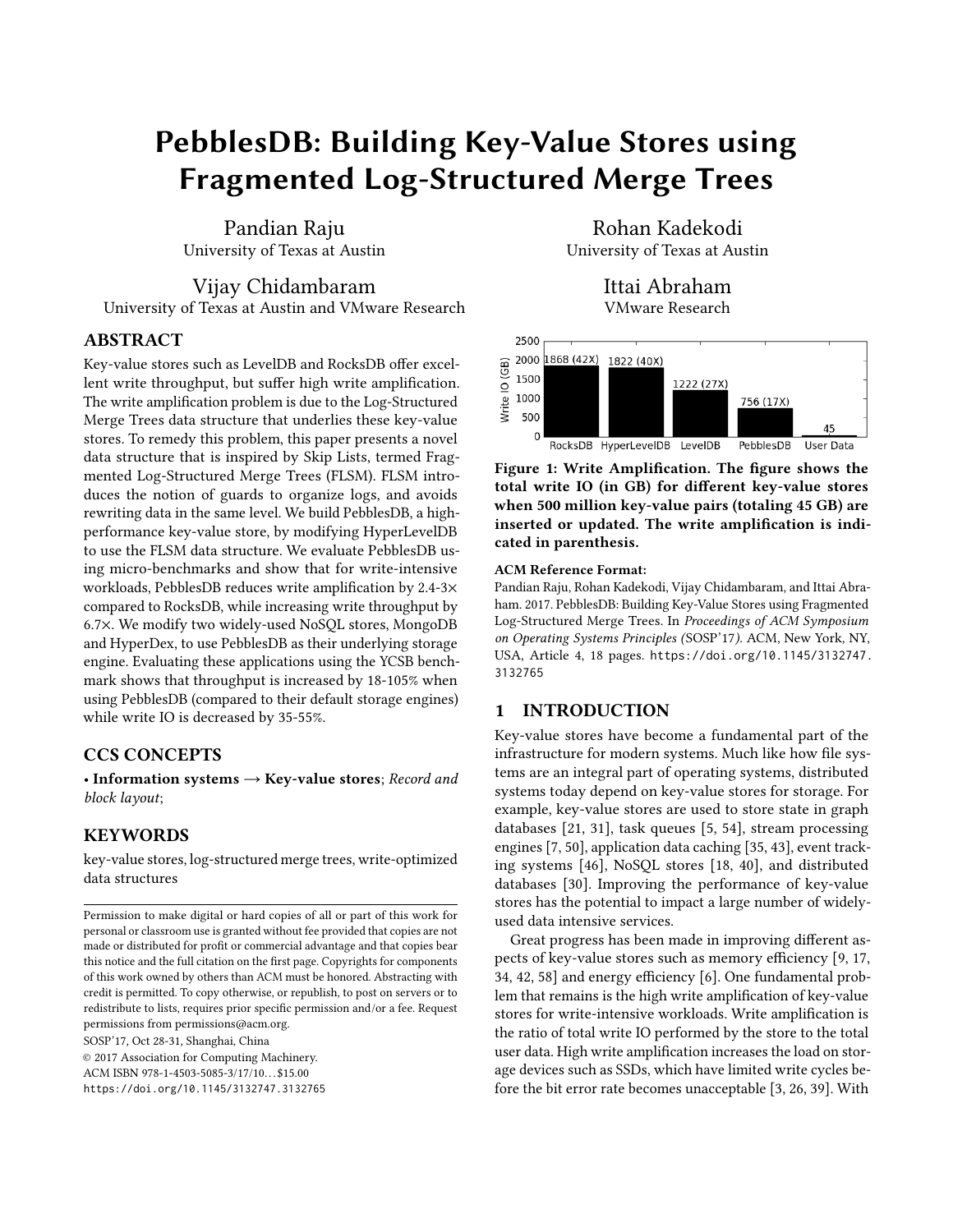the increasing size of user data sets (e.g,. Pinterest's stateful systems process tens of petabytes of data every day [\[46\]](#page-17-4)), high write amplification results in frequent device wear out and high storage costs [\[41\]](#page-16-15). Write amplification also reduces write throughput: in the RocksDB [\[20\]](#page-16-16) key-value store, it results in write throughput being reduced to 10% of read throughput [\[53\]](#page-17-7). Thus, reducing write amplification will both lower storage costs and increase write throughput.

Figure [1](#page-0-0) shows the high write amplification (ratio of total IO to total user data written) that occurs in several widelyused key-value stores when 500 million key-value pairs are inserted or updated in random order. Techniques from prior research tackling write amplification have not been widely adopted since they either require specialized hardware [\[38,](#page-16-17) [55\]](#page-17-8) or sacrifice other aspects such as search (range query) performance [\[57\]](#page-17-9). Conventional wisdom is that reducing write amplification requires sacrificing either write or read throughput [\[34\]](#page-16-10). In today's low-latency, write-intensive environments [\[27\]](#page-16-18), users are not willing to sacrifice either.

Key-value stores such as LevelDB [\[25\]](#page-16-19) and RocksDB are built on top of the log-structured merge trees [\[44\]](#page-17-10) (LSM) data structure, and their high write amplification can be traced back to the data structure itself [\(§2\)](#page-1-0). LSM stores maintain data in sorted order on storage, enabling efficient querying of data. However, when new data is inserted into an LSMstore, existing data is rewritten to maintain the sorted order, resulting in large amounts of write IO.

This paper presents a novel data structure, the Fragmented Log-Structured Merge Trees (FLSM), which combines ideas from the Skip List [\[47,](#page-17-11) [48\]](#page-17-12) and Log-Structured Merge trees data structures along with a novel compaction algorithm. FLSM strikes at the root of write amplification by drastically reducing (and in many cases, eliminating) data rewrites, instead fragmenting data into smaller chunks that are organized using guards on storage [\(§3\)](#page-3-0). Guards allow FLSM to find keys efficiently. Write operations on LSM stores are often stalled or blocked while data is compacted (rewritten for better read performance); by drastically reducing write IO, FLSM makes compaction significantly faster, thereby increasing write throughput.

Building a high-performance key-value store on top of the FLSM data structure is not without challenges; the design of FLSM trades read performance for write throughput. This paper presents PEBBLESDB, a modification of the Hyper-LevelDB [\[29\]](#page-16-20) key-value store that achieves the trifecta of low write amplification, high write throughput, and high read throughput. PEBBLESDB employs a collection of techniques such as parallel seeks, aggressive seek-based compaction, and sstable-level bloom filters to reduce the overheads inherent to the FLSM data structure [\(§4\)](#page-6-0). Although many of the techniques PEBBLESDB employs are well-known, together with the FLSM data structure, they allow PEBBLESDB to achieve

excellent performance on both read-dominated and writedominated workloads.

PEBBLESDB outperforms mature, carefully engineered keyvalue stores such as RocksDB and LevelDB on several work-loads [\(§5\)](#page-8-0). On the db\_bench micro-benchmarks, PEBBLESDB obtains 6.7× the write throughput of RocksDB and 27% higher read throughput, while doing 2.4-3× less write IO. When the NoSQL store MongoDB [\[40\]](#page-16-6) is configured to use PEBBLESDB instead of RocksDB as its storage engine, MongoDB obtains the same overall performance on the YCSB benchmark [\[16\]](#page-16-21) while doing 37% less IO [\(§5\)](#page-8-0).

While the FLSM data structure is useful in many scenarios, it is not without its limitations. On a fully compacted key-value store, PEBBLESDB incurs a 30% overhead for small range queries. While the overhead drops to 11% for large range queries, the FLSM data structure is not the best fit for workloads which involve a lot of range queries after an initial burst of writes. Note that PEBBLESDB does not incur an overhead if the range queries are interspersed with writes.

In summary, the paper makes the following contributions:

- The design of the novel Fragmented Log-Structured Merge Trees data structure, which combines ideas from skip lists and log-structured merge trees [\(§3\)](#page-3-0).
- The design and implementation of PEBBLESDB, a keyvalue store built using fragmented log-structured merge trees and several important optimizations [\(§4\)](#page-6-0). We have made PEBBLESDB publicly available at [https:](https://github.com/utsaslab/pebblesdb) [//github.com/utsaslab/pebblesdb](https://github.com/utsaslab/pebblesdb).
- Experimental results demonstrating that PEBBLESDB dominates LSM-based stores such as RocksDB in many workloads, showing that it is possible to achieve low write amplification, high write throughput, and high read throughput simultaneously [\(§5\)](#page-8-0).

#### <span id="page-1-0"></span>2 BACKGROUND

This section provides some background on key-values stores and log-structured merge trees. It first describes common operations on key-values stores [\(§2.1\)](#page-1-1) and discusses why log-structured merge trees are used to implement key-value stores in write-intensive environments [\(§2.2\)](#page-2-0). It shows that the log-structured merge tree data structure fundamentally leads to large write amplification.

# <span id="page-1-1"></span>2.1 Key-Value Store Operations

Get. The get(key) operation returns the latest value associated with key.

Put. The put(key, value) operation stores the mapping from key to value in the store. If key was already present in the store, its associated value is updated.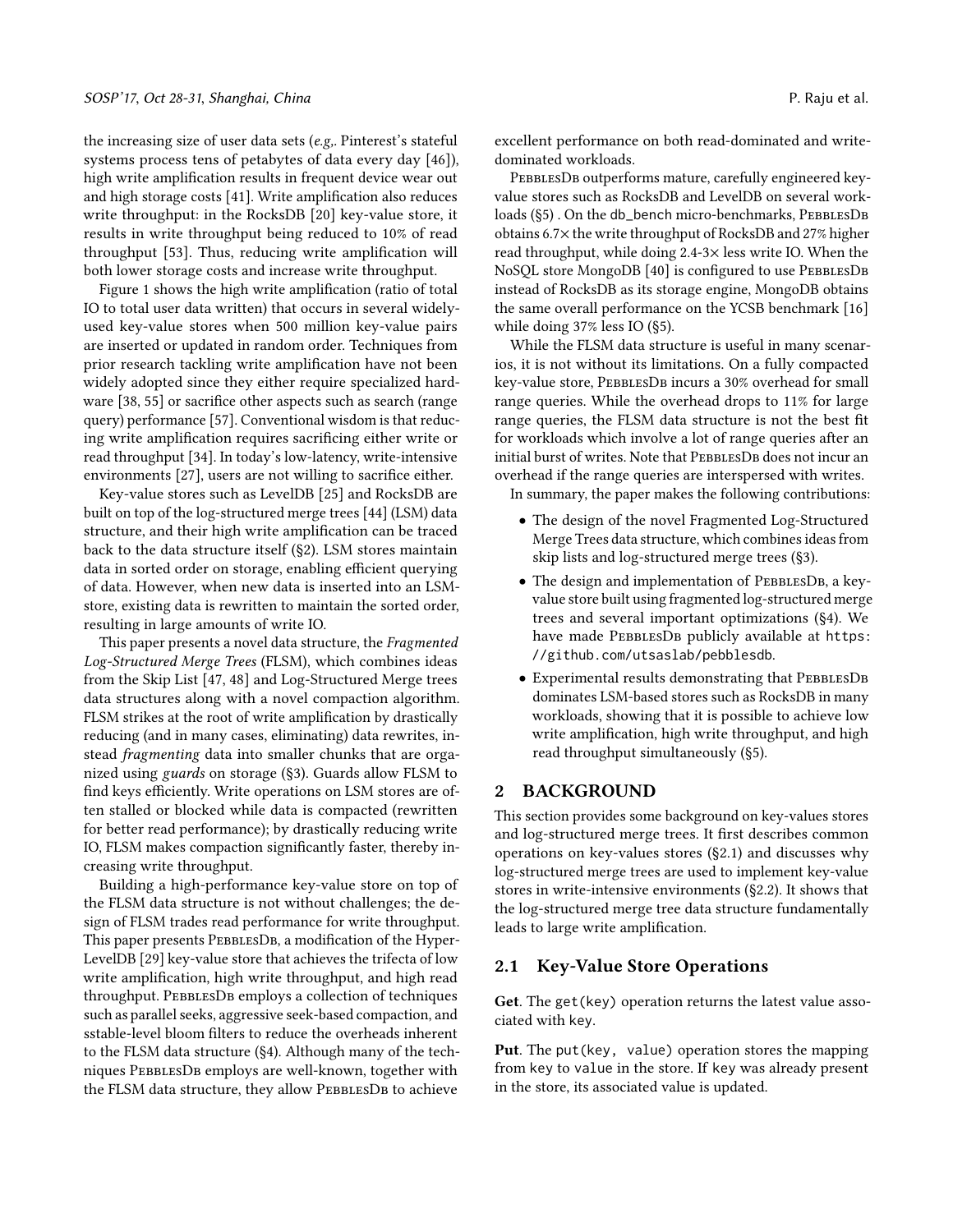Iterators. Some key-value stores such as LevelDB provide an iterator over the entire key-value store. it.seek(key) positions the iterator it at the smallest key  $\geq$  key. The it.next() call moves it to the next key in sequence. The it.value() call returns the value associated with the key at the current iterator position. Most key-value stores allow the user to provide a function for ordering keys.

Range Query. The range\_query(key1, key2) operation returns all key-value pairs falling within the given range. Range queries are often implemented by doing a seek() to key1 and doing next() calls until the iterator passes key2.

# <span id="page-2-0"></span>2.2 Log-Structured Merge Trees

Embedded databases such as KyotoCabinet [\[32\]](#page-16-22) and BerkeleyDB [\[45\]](#page-17-13) are typically implemented using B+ Trees [\[14\]](#page-16-23). However, B+ Trees are a poor fit for write-intensive workloads since updating the tree requires multiple random writes  $(10-100\times$  slower than sequential writes). Inserting 100 million key-value pairs into KyotoCabinet writes 829 GB to storage (61× write amplification). Due to the low write throughput and high write amplification of B+ Trees, developers turned to other data structures for write-intensive workloads.

The log-structured merge trees (LSM) data structure [\[44\]](#page-17-10) takes advantage of high sequential bandwidth by only writing sequentially to storage. Writes are batched together in memory and written to storage as a sequential log (termed an sstable). Each sstable contains a sorted sequence of keys.

Sstables on storage are organized as hierarchy of levels. Each level contains multiple sstables, and has a maximum size for its sstables. In a 5-level LSM, Level 0 is the lowest level and Level 5 is the highest level. The amount of data (and the number of sstables) in each level increases as the levels get higher. The last level in an LSM may contain hundreds of gigabytes. Application data usually flows into the lower levels and is then compacted into the higher levels. The lower levels are usually cached in memory.

LSM maintains the following invariant at each level: all sstables contain disjoint sets of keys. For example, a level might contain three sstables:  $\{1..6\}^1$  $\{1..6\}^1$  $\{1..6\}^1$ ,  $\{8..12\}$ , and  $\{100..105\}$ . Each key will be present in exactly one sstable on a given level. As a result, locating a key requires only two binary searches: one binary search on the starting keys of sstables (maintained separately) to locate the correct sstable and another binary search inside the sstable to find the key. If the search fails, the key is not present in that level.

LSM Operations. The get() operation returns the latest value of the key. Since the most recent data will be in lower levels, the key-value store searches for the key level by level, starting from Level 0; if it finds the key, it returns the value. Each key has a sequence number that indicates its version. Finding the key at each level requires reading and searching exactly one sstable.

The seek() and next() operations require positioning an iterator over the entire key-value store. This is implemented using multiple iterators (one per level); each iterator is first positioned inside the appropriate sstable in each level, and the iterator results are merged. The seek() operation requires finding the appropriate sstables on each level, and positioning the sstable iterators. The results of the sstable iterators are merged (by identifying the smallest key) to position the key-value store iterator. The next() operation simply advances the correct sstable iterator, merges the iterators again, and re-positions the key-value store iterator.

The put() operation writes the key-value pair, along with a monotonically increasing sequence number, to an in-memory skip list [\[48\]](#page-17-12) called the memtable. When the memtable reaches a certain size, it is written to storage as a sstable at Level 0. When each level contains a threshold number of files, it is compacted into the next level. Assume Level 0 contains {2, 3} and {10, 12} sstables. If Level 1 contains {1,4} and {9, 13} sstables, then during compaction, Level 1 sstables are rewritten as  $\{1, 2, 3, 4\}$  and  $\{9, 10, 12, 13\}$ , merging the sstables from Level 0 and Level 1. Compacting sstables reduces the total number of sstables in the key-value store and pushes colder data into higher levels. The lower levels are usually cached in memory, thus leading to faster reads of recent data.

Updating or deleting keys in LSM-based stores does not update the key in place, since all write IO is sequential. Instead, the key is inserted once again into the database with a higher sequence number; a delete key is inserted again with a special flag (often called a tombstone flag). Due to the higher sequence number, the latest version of the flag will be returned by the store to the user.

Write Amplification: Root Cause. Figure [2](#page-3-1) illustrates compaction in a LSM key-value store. The key-value store contains two sstables in Level 1 initially. Let us assume that Level 0 is configured to hold only one sstable at a time; when this limit is reached, compaction is triggered. At time  $t_1$ , one sstable is added, and a compaction is triggered is at  $t_2$ . Similarly, sstables are added at  $t_3$  and  $t_5$  and compactions are triggered at  $t_4$  and  $t_6$ . When compacting a sstable, all sstables in the next level whose key ranges intersect with the sstable being compacted are rewritten. In this example, since the key ranges of all Level 0 sstables intersect with key ranges of all Level 1 sstables, the Level 1 sstables are rewritten every time a Level 0 sstable is compacted. In this worst-case example, Level 1 sstables are rewritten three times while compacting a single upper level. Thus, the high write amplification of

<span id="page-2-1"></span><sup>&</sup>lt;sup>1</sup>Let {x..y} indicate a sstable with keys ranging from x to y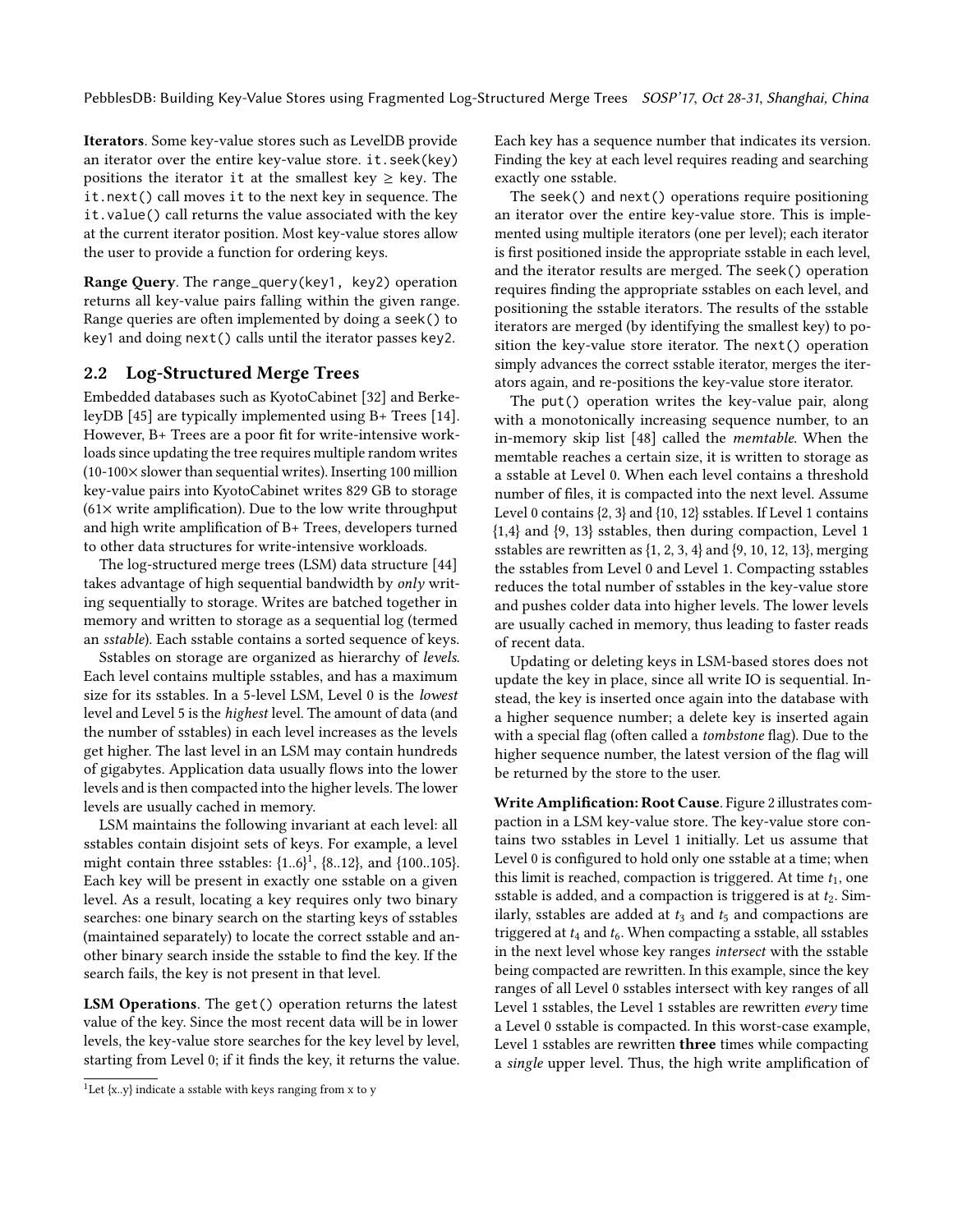<span id="page-3-1"></span>

| Time: t <sub>1</sub><br>New sstable in Level 0                   | Level 0<br>Level 1 | 10 210<br>1 100<br>200400                |  |  |
|------------------------------------------------------------------|--------------------|------------------------------------------|--|--|
| Time: $t_2$<br>After compacting<br>Level 0 into Level 1          | Level 0<br>Level 1 | 1 10 100<br>200 210 400                  |  |  |
| Time: ta<br>New sstable<br>in Level 0                            | Level 0<br>Level 1 | 20 220<br>1 10 100<br>200 210 400        |  |  |
| Time: ta<br>After compacting<br>Level 0 into Level 1             | Level 0<br>Level 1 | 1 10 20 100<br>200 210 220 400           |  |  |
| Time: ts<br>New sstable<br>in Level 0                            | Level 0<br>Level 1 | 30 330<br>1 10 20 100<br>200 210 220 400 |  |  |
| Time: t <sub>6</sub><br>After compacting<br>Level 0 into Level 1 | Level 0<br>Level 1 | 1102030100<br>200 210 220 330 400        |  |  |

Figure 2: LSM Compaction. The figure shows sstables being inserted and compacted over time in a LSM.

LSM key-value stores can be traced to multiple rewrites of sstables during compaction.

The Challenge. A naive way to reduce write amplification in LSM is to simply not merge sstables during compaction but add new sstables to each level [\[19,](#page-16-24) [22\]](#page-16-25). However, read and range query performance will drop significantly due to two reasons. First, without merge, the key-value store will end up containing large number of sstables. Second, as multiple sstables can now contain the same key and can have overlapping key ranges in the same level, read operations will have to examine multiple sstables (since binary search to find the sstable is not possible), leading to large overhead.

# <span id="page-3-0"></span>3 FRAGMENTED LOG-STRUCTURED MERGE TREES

The challenge is to achieve three goals simultaneously: low write amplification, high write throughput, and good read performance. This section presents our novel data structure, Fragmented Log-structured Merge Trees (FLSM), and describes how it tackles this challenge.

FLSM can be seen as a blend of an LSM data structure with a Skip List along with a novel compaction algorithm that overall reduces write amplification and increases write throughput. The fundamental problem with log-structured merge trees is that sstables are typically re-written multiple times as new data is compacted into them. FLSM counters this by fragmenting sstables into smaller units. Instead of rewriting the sstable, FLSM's compaction simply appends a new sstable fragment to the next level. Doing so ensures that data is written exactly once in most levels; a different compaction algorithm is used for the the last few highest

levels. FLSM achieves this using a novel storage layout and organizing data using guards [\(§3.1\)](#page-3-2). This section describes how guards are selected [\(§3.2\)](#page-4-0), how guards are inserted and deleted [\(§3.3\)](#page-4-1), how FLSM operations are performed [\(§3.4\)](#page-5-0), how FLSM can be tuned for different performance/write-IO trade-offs [\(§3.5\)](#page-5-1), and its limitations [\(§3.6\)](#page-6-1).

#### <span id="page-3-2"></span>3.1 Guards

In the classical LSM, each level contains sstables with disjoint key ranges (i.e., each key will be present in exactly one sstable). The chief insight in this work is that maintaining this invariant is the root cause of write amplification, as it forces data to be rewritten in the same level. The FLSM data structure discards this invariant: each level can contain multiple sstables with overlapping key ranges, so that a key may be present in multiple sstables. To quickly find keys in each level, FLSM organizes the sstables into guards (inspired from the Skip-List data structure [\[47,](#page-17-11) [48\]](#page-17-12)).

Each level contains multiple guards. Guards divide the key space (for that level) into disjoint units. Each guard  $G_i$ has an associated key  $K_i$ , chosen from among keys inserted<br>into the ELSM. Each level in the ELSM contains more guards into the FLSM. Each level in the FLSM contains more guards than the level above it; the guards get progressively more fine-grained as the data gets pushed deeper and deeper into the FLSM. As in a skip-list, if a key is a guard at a given level *i*, it will be a guard for all levels  $> i$ .

Each guard has a set of associated sstables. Each sstable is sorted. If guard  $G_i$  is associated with key  $K_i$  and guard  $G_{i+1}$ <br>with  $K_{i+1}$  an estable with keys in the range  $[K, K_{i+1}]$  will with  $K_{i+1}$ , an sstable with keys in the range  $[K_i, K_{i+1})$  will<br>be attached to G. Sstables with keys smaller than the first be attached to  $G_i$ . Sstables with keys smaller than the first quard are stored in a special sentinel quard in each level. The guard are stored in a special sentinel guard in each level. The last guard  $G_n$  in the level stores all sstables with keys  $\geq K_n$ . Guards within a level never have overlapping key ranges. Thus, to find a key in a given level, only one guard will have to be examined.

In FLSM compaction, the sstables of a given guard are (merge) sorted and then fragmented (partitioned), so that each child guard receives a new sstable that fits into the key range of that child guard in the next level.

Example. Figure [3](#page-4-2) shows the state of the FLSM data structure after a few put() operations. We make several observations based on the figure:

- A put() results in keys being added to the in-memory memtable (not shown). Eventually, the memtable becomes full, and is written as an sstable to Level 0. Level 0 does not have guards, and collects together recently written sstables.
- The number of guards increases as the level number increases. The number of guards in each level does not necessarily increase exponentially.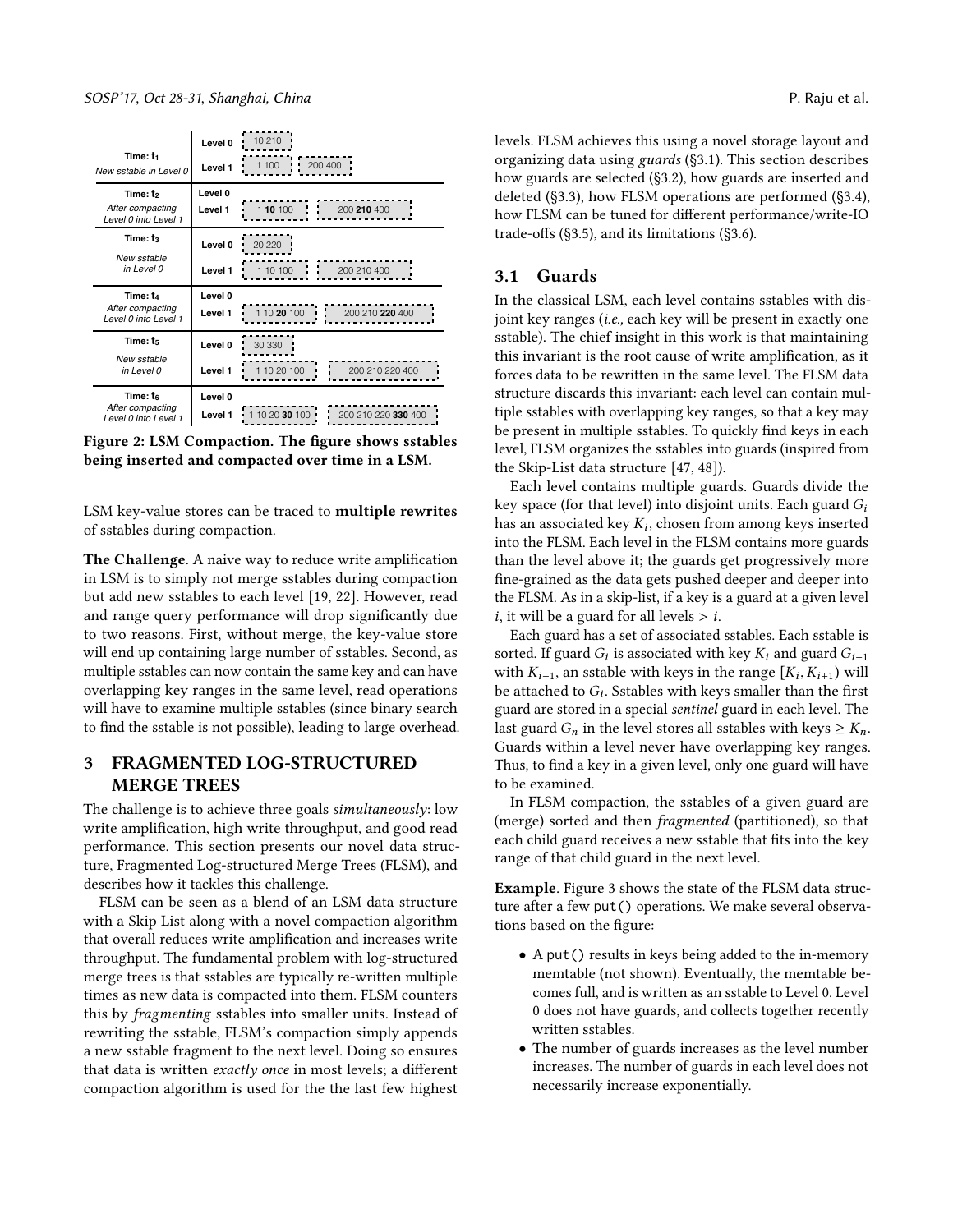<span id="page-4-2"></span>

| Level 0 (no quards)<br>15026800<br>1042031024 |                                                       |                             |                                |                            |
|-----------------------------------------------|-------------------------------------------------------|-----------------------------|--------------------------------|----------------------------|
| Level 1<br>$\frac{1}{3}$<br>Sentinel          | Guard: 5<br>$\blacksquare$ 10 400 3000 $\blacksquare$ | 200                         |                                |                            |
| Level <sub>2</sub>                            | Guard: 5                                              |                             | <b>Guard: 375</b><br>525 2750  |                            |
| Level 3<br>$\overline{2}$                     | Guard: 5<br>$53540$ 7                                 | <b>Guard: 100</b><br>101125 | <b>Guard: 375</b><br>380 400 . | <b>Guard: 1023</b><br>1050 |

Figure 3: FLSM Layout on Storage. The figure illustrates FLSM's guards across different levels. Each box with dotted outline is an sstable, and the numbers represent keys.

- Each level has a sentinel guard that is responsible for sstables with keys < than the first guard. In Figure [3,](#page-4-2) sstables with keys < 5 are attached to the sentinel guard.
- Data inside an FLSM level is partially sorted: guards do not have overlapping key ranges, but the sstables attached to each guard can have overlapping key ranges.

#### <span id="page-4-0"></span>3.2 Selecting Guards

FLSM performance is significantly impacted by how guards are selected. In the worst case, if one guard contains all sstables, reading and searching such a large guard (and all its constituent sstables) would cause an un-acceptable increase in latency for reads and range queries. For this reason, guards are not selected statically; guards are selected probabilistically from inserted keys, preventing skew.

Guard Probability. When a key is inserted into FLSM, guard probability determines if it becomes a guard. Guard probability gp(key,i) is the probability that key becomes a guard at level <sup>i</sup>. For example, if the guard probability is <sup>1</sup>/10, one in every 10 inserted keys will be randomly selected to be a guard. The guard probability is designed to be lowest at Level 1 (which has the fewest guards), and it increases with the level number (as higher levels have more guards). Selecting guards in this manner distributes guards across the inserted keys in a smooth fashion that is likely to prevent skew.

Much like skip lists, if a key  $K$  is selected as a guard in level *i*, it becomes a guard for all higher levels  $i + 1$ ,  $i + 2$  etc. The guards in level  $i + 1$  are a strict superset of the guards in level i. Choosing guards in this manner allows the interval between each guard to be successively refined in each deeper

level. For example, in Figure [3,](#page-4-2) key 5 is chosen as a guard for Level 1; therefore it is also a guard for levels 2 and 3.

FLSM selects guards out of inserted keys for simplicity; FLSM does not require that guards correspond to keys present in the key-value store.

Other schemes for selecting guards. The advantage of the current method for selecting guards is that it is simple, cheap to compute, and fairly distributes guards over inserted keys. However, it does not take into account the amount of IO that will result from partitioning sstables during compaction (this section will describe how compaction works shortly). FLSM could potentially select new guards for each level at compaction time such that sstable partitions are minimized; however, this could introduce skew. We leave exploring alternative selection schemes for future work.

# <span id="page-4-1"></span>3.3 Inserting and Deleting Guards

Guards are not inserted into FLSM synchronously when they are selected. Inserting a guard may require splitting an sstable or moving an sstable. If a guard is inserted on multiple levels, work is generated on all those levels. For this reason, guards are inserted asynchronously into FLSM.

When guards are selected, they are added to an in-memory set termed the uncommitted guards. Sstables are not partitioned on storage based on (as of yet) uncommitted guards; as a result, FLSM reads are performed as if these guards did not exist. At the next compaction cycle, sstables are partitioned and compacted based on both old guards and uncommitted guards; any sstable that needs to be split due to an uncommitted guard is compacted to the next level. At the end of compaction, the uncommitted guards are persisted on storage and added to the full set of guards. Future reads will be performed based on the full set of guards.

We note that in many of the workloads that were tested, guard deletion was not required. A guard could become empty if all its keys are deleted, but empty guards do not cause noticeable performance degradation as get() and range query operations skip over empty guards. Nevertheless, deleting guards is useful in two scenarios: when the guard is empty or when data in the level is spread unevenly among guards. In the second case, consolidating data among fewer guards can improve performance.

Guard deletion is also performed asynchronously similar to guard insertion. Deleted guards are added to an in-memory set. At the next compaction cycle, sstables are re-arranged to account for the deleted guards. Deleting a guard G at level i is done lazily at compaction time. During compaction, guard G is deleted and sstables belonging to guard G will be partitioned and appended to either the neighboring guards in the same level  $i$  or child guards in level  $i + 1$ . Compaction from level *i* to  $i + 1$  proceeds as normal (since G is still a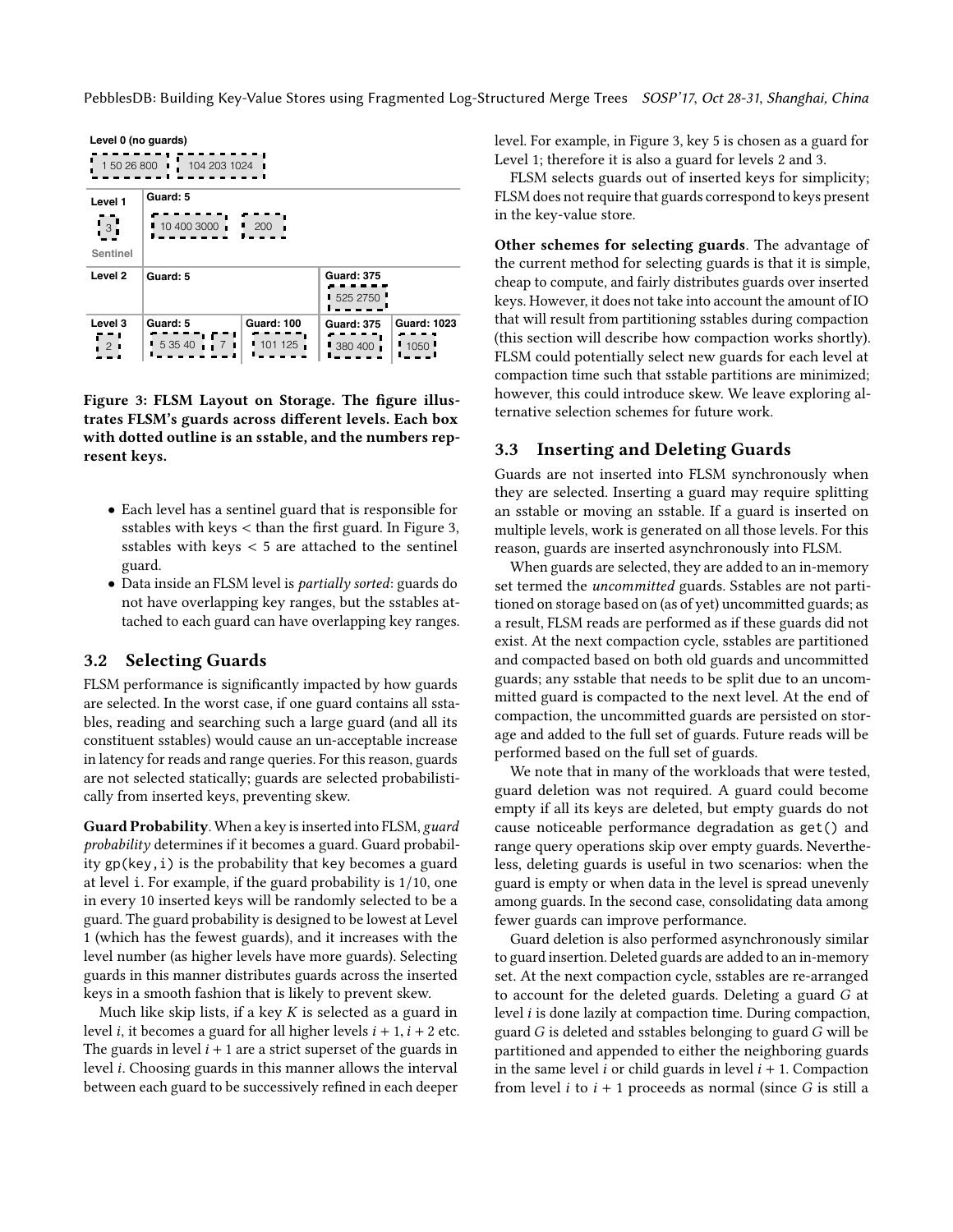guard in level  $i + 1$ ). At the end of compaction, FLSM persists metadata indicating G has been deleted at level i. If required, the guard is deleted in other levels in a similar manner. Note that if a guard is deleted at level  $i$ , it should be deleted at all levels < i; FLSM can choose whether to delete the guard at higher levels  $> i$ .

# <span id="page-5-0"></span>3.4 FLSM Operations

Get Operations. A get() operation first checks the inmemory memtable. If the key is not found, the search continues level by level, starting with level 0. During the search, if the key is found, it is returned immediately; this is safe since updated keys will be in lower levels that are searched first. To check if a key is present in a given level, binary search is used to find the single guard that could contain the key. Once the guard is located, its sstables are searched for the key. Thus, in the worst case, a get() requires reading one guard from each level, and all the sstables of each guard.

Range Queries. Range queries require collecting all the keys in the given range. FLSM first identifies the guards at each level that intersect with the given range. Inside each guard, there may be multiple sstables that intersect with the given range; a binary search is performed on each sstable to identify the smallest key overall in the range. Identifying the next smallest key in the range is similar to the merge procedure in merge sort; however, a full sort does not need to be performed. When the end of range query interval is reached, the operation is complete, and the result is returned to the user. Key-value stores such as LevelDB provide related operations such as seek() and next(); a seek(key) positions an iterator at the smallest key larger than or equal to key, while next() advances the iterator. In LSM stores, the database iterator is implemented via merging level iterators; in FLSM, the level iterators are themselves implemented by merging iterators on the sstables inside the guard of interest.

Put Operations. A put() operation adds data to an inmemory memtable. When the memtable gets full, it is written as a sorted sstable to Level 0. When each level reaches a certain size, it is compacted into the next level. In contrast to compaction in LSM stores, FLSM avoids sstable rewrites in most cases by partitioning sstables and attaching them to guards in the next level.

Key Updates and Deletions. Similar to LSM, updating or deleting a key involves inserting the key into the store with an updated sequence number or a deletion flag respectively. Reads and range queries will ignore keys with deletion flags. If the insertion of a key resulted in a guard being formed, the deletion of the key does not result in deletion of the related

guard; deleting a guard will involve a significant amount of compaction work. Thus, empty guards are possible.

Compaction. When a guard accumulates a threshold number of sstables, it is compacted into the next level. The sstables in the guard are first (merge) sorted and then partitioned into new sstables based on the guards of the next level; the new sstables are then attached to the correct guards. For example, assume a guard at Level 1 contains keys {1, <sup>20</sup>, <sup>45</sup>, <sup>101</sup>, <sup>245</sup>}. If the next level has guards 1, 40, and 200, the sstable will be partitioned into three sstables containing {1, <sup>20</sup>}, {45, <sup>101</sup>}, and {245} and attached to guards 1, 40, and 200 respectively.

Note that in most cases, FLSM compaction does not rewrite sstables. This is the main insight behind how FLSM reduces write amplification. New sstables are simply added to the correct guard in the next level. There are two exceptions to the no-rewrite rule. First, at the highest level (e.g,. Level 5) of FLSM, the sstables have to be rewritten during compaction; there is no higher level for the sstables to be partitioned and attached to. Second, for the second-highest level (e.g,. Level 4), FLSM will rewrite an sstable into the same level if the alternative is to merge into a large sstable in the highest level (since we cannot attach new sstables in the last level if the guard is full). The exact heuristic is rewrite in secondhighest-level if merge causes 25× more IO.

FLSM compaction is trivially parallelizable because compacting a guard only involves its descendants in the next level; the way guards are chosen in FLSM guarantees that compacting one guard never interferes with compacting another guard in the same level. For example, in Figure [3](#page-4-2) if guard 375 in Level 2 is split into guards 375 and 1023 in Level 3, only these three guards are affected. Compacting guard 5 (if it had data) will not affect the on-going compaction of guard 375 in any way. Thus, the compaction process can be carried out in parallel for different guard files at the same time. Parallel IO from compaction can be efficiently handled by devices such as flash SSDs that offer high random write throughput with multiple flash channels. Such parallel compaction can reduce the total time taken to compact significantly. A compacted key-value store has lower latency for reads; since parallel compaction gets the store to this state faster, it also increases read throughput.

## <span id="page-5-1"></span>3.5 Tuning FLSM

FLSM performance for reads and range queries depends upon a single parameter: the number of sstables inside each guard. If guards contain a large number of sstables, read and range query latencies become high. Therefore, FLSM provide users a knob to tune behavior, max\_sstables\_per\_guard, which caps the maximum number of sstables present inside each guard in FLSM. When any guard accumulates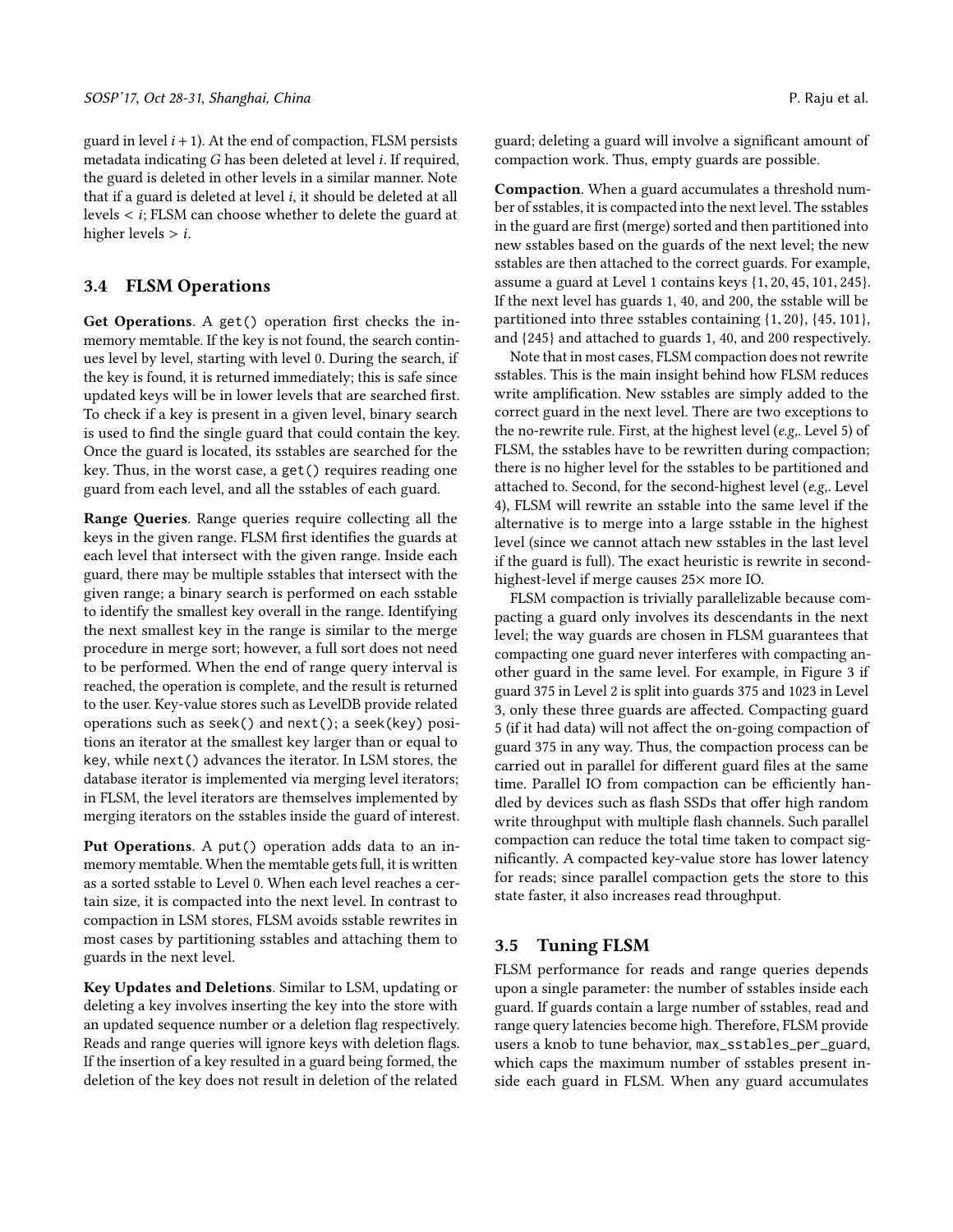max\_sstables\_per\_guard number of sstables, the guard is compacted into the next level.

Tuning max\_sstables\_per\_guard allows the user to tradeoff more write IO (due to more compaction) for lower read and range query latencies. Interestingly, if this parameter is set to one, FLSM behaves like LSM and obtains similar read and write performance. Thus, FLSM can be viewed as a generalization of the LSM data structure.

#### <span id="page-6-1"></span>3.6 Limitations

The FLSM data structure significantly reduces write amplification and has faster compaction (as compaction in FLSM requires lower read and write IO). By virtue of faster compaction, write throughput increases as well. However, the FLSM data structure is not without limitations.

Since get() and range query operations need to examine all sstables within a guard, the latency of these operations is increased in comparison to LSM. Section [4](#page-6-0) describes how this limitation can be overcome; using a combination of wellknown techniques can reduce or eliminate the overheads introduced by the FLSM data structure, resulting in a key-value store that achieves the trifecta of low write amplification, high write throughput, and high read throughput.

#### 3.7 Asymptotic Analysis

This section provides an analysis of FLSM operations using a theoretical model.

Model. We use the standard Disk Access Model (DAM) [\[2\]](#page-16-26) and assume that each read/write operation can access a block of size  $B$  in one unit cost. To simplify the model, we will assume a total of  $n$  data items are stored.

FLSM Analysis. Consider a FLSM where the guard probability is  $1/B$  (so the number of guards in level  $i + 1$  is in expectation B times more than the number of guards in level i). Since the expected fan-out of FLSM is B, with high probability, an FLSM with *n* data items will have  $H = \log_B n$ n levels. It is easy to see that each data item is written just once per level (it is appended once and never re-written to the same level), resulting in a write cost of  $O(H) = O(\log_B n)$ .<br>Since in the DAM model, ELSM writes a block of B items at Since in the DAM model, FLSM writes a block of B items at unit cost, the total amortized cost of any put operation is  $O(H/B) = O((\log_B n)/B)$  over its entire compaction lifetime.<br>However, ELSM compaction in the last level does re-write However, FLSM compaction in the last level does re-write data. Since this last level re-write will occur with high probability  $O(B)$  times then the final total amortized cost of any put operation is  $O((B + \log_B n)/B)$ .<br>The guards in ELSM induce a degree

The guards in FLSM induce a degree B Skip List. A detailed theoretical analysis of the B-Skip List data structure shows that with high probability each guard will have  $O(B)$  children, each guard will have at most  $O(B)$  sstables, and each sstable

will have at most  $O(B)$  data items [\[1,](#page-16-27) [12,](#page-16-28) [24\]](#page-16-29). Naively, searching for an item would require finding the right guard at each level (via binary search), and then searching inside all sstables inside the guard. Since the last level has the most guards  $(B<sup>H</sup>)$ ,<br>binary search cost would be dominated by the cost for the binary search cost would be dominated by the cost for the last level:  $O(log_2 B^H) = O(H \log_2 B) = O(log_B n * log_2 B) = O(log_B n)$ <br> $O(log_B n)$ . Since there are  $O(H) = O(log_B n)$  levels to search  $O(\log_2 n)$ . Since there are  $O(H) = O(log_B n)$  levels to search,<br>this vields a total cost of  $O(log_B n)$  in memory operathis yields a total cost of  $O(\log_2 n \log_B n)$  in-memory operations for finding the right guards at each level tions for finding the right guards at each level.

However, in FLSM, the guards and bloom filters are all stored in memory. FLSM performs  $O(\log_2 n \log_B n)$  in-memory<br>operations during the binary search for the right guard in operations during the binary search for the right guard in each level. Then, for each of the  $H = \log_B n$  guards found,<br>ELSM does a bloom filter query on each of the  $O(B)$  sta-FLSM does a bloom filter query on each of the  $O(B)$  sstables associated with the guard, with each query costing  $O(log(1/\epsilon))$  in memory operations. In the DAM model all this in-memory work has no cost.

Finally, on average, the bloom filter will indicate only  $1 + o(1)$  sstables to be read (with high probability). Reading these sstables will cost  $1+o(1)$  in the DAM model. Therefore, the total read cost of a get operation (assuming sufficient memory to store guards and bloom filters) is just  $O(1)$  in the DAM model.

FLSM cannot leverage bloom filters for range queries. The binary search per level is still done in memory. For each level, the binary search outputs one guard and FLSM needs to read all the  $O(B)$  associated sstables. So the total cost for a range query returning  $k$  elements is  $O(B \log_B n + k/B)$ .

#### <span id="page-6-0"></span>4 BUILDING PEBBLESDB OVER FLSM

This section presents the design and implementation of Peb-BLESDB, a high-performance key-value store built using fragmented log-structured merge trees. This section describes how PEBBLESDB offsets FLSM overheads for reads [\(§4.1\)](#page-6-2) and range queries [\(§4.2\)](#page-7-0), different PEBBLESDB operations [\(§4.3\)](#page-7-1), how PEBBLESDB recovers from crashes [\(§4.4\)](#page-7-2), its implementation [\(§4.5\)](#page-7-3), and its limitations [\(§4.6\)](#page-8-1).

# <span id="page-6-2"></span>4.1 Improving Read Performance

Overhead Cause. A get() operation in FLSM causes all the sstables of one guard in each level to be examined. In contrast, in log-structured merge trees, exactly one sstable per level needs to be examined. Thus, read operations incur extra overhead in FLSM-based key-value stores.

Sstable Bloom Filters. A Bloom filter is a space-efficient probabilistic data structure used to test whether an element is present in a given set in constant time [\[13\]](#page-16-30). A bloom filter can produce false positives, but not false negatives. PEBBLESDB attaches a bloom filter to each sstable to efficiently detect if a given key could be present in the sstable. The sstable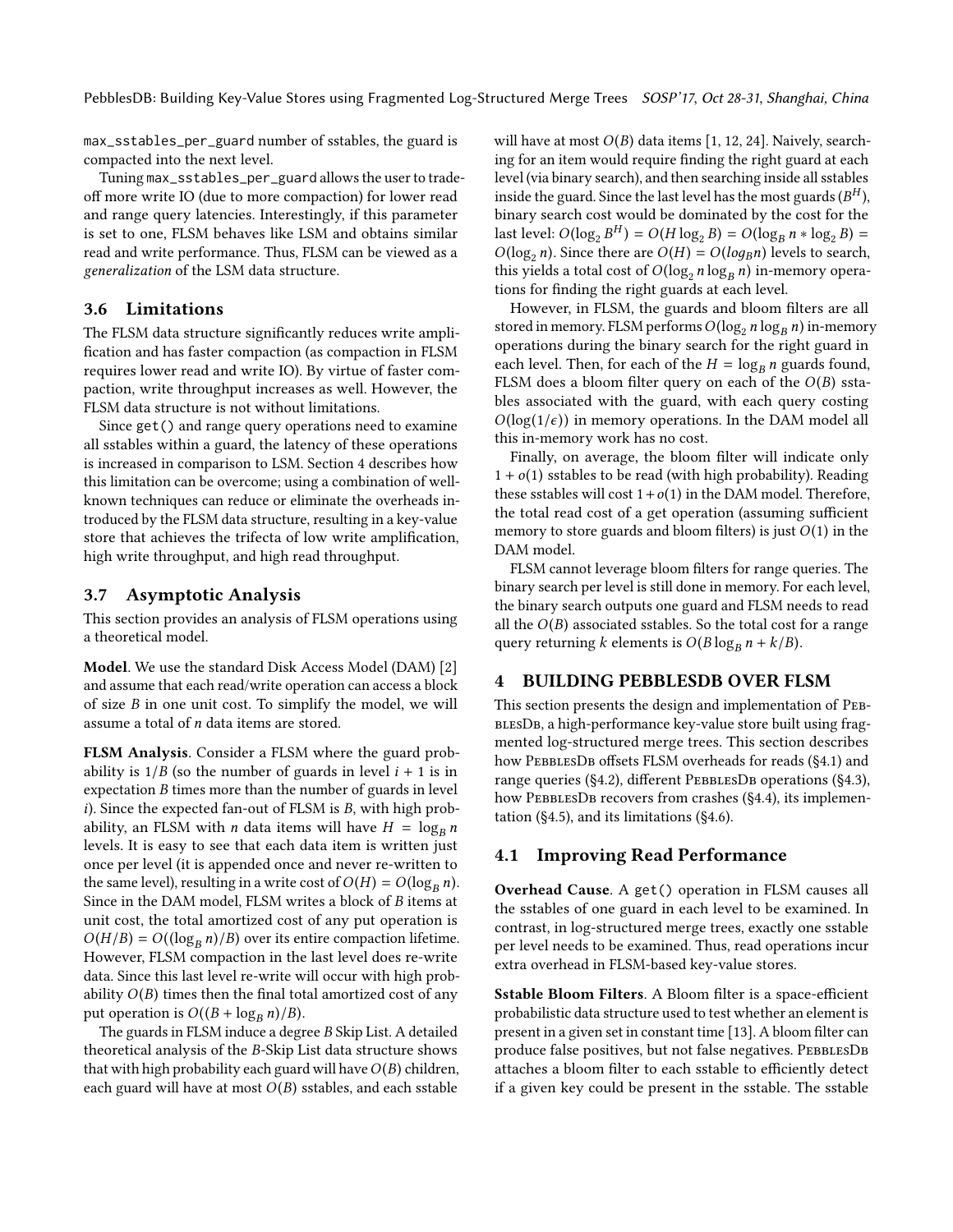bloom filters allow PEBBLESDB to avoid reading unnecessary sstables off storage and greatly reduces the read overhead due to the FLSM data structure.

RocksDB also employs sstable-level bloom filters. Many key-value stores (including RocksDB and LevelDB) employ bloom filters for each block of the sstable. If sstable-level bloom filters are used, block-level filters are not required.

# <span id="page-7-0"></span>4.2 Improving Range Query Performance

Overhead Cause. Similar to get() operations, range queries (implemented using seek() and next() calls) also require examining all the sstables of a guard for FLSM. Since LSM stores examine only one sstable per level, FLSM stores have significant overhead for range queries.

Seek-Based Compaction. Similar to LevelDB, PEBBLESDB implements compaction triggered by a threshold number of consecutive seek() operations (default: 10). Multiple sstables inside a guard are merged and written to the guards in the next level. The goal is to decrease the average number of sstables within a guard. PEBBLESDB also aggressively compacts levels: if the size of level  $i$  is within a certain threshold ratio (default: 25%) of level  $i+1$ , level  $i$  is compacted into level  $i + 1$ . Such aggressive compaction reduces the number of active levels that need to be searched for a seek(). Although such compaction increases write IO, PEBBLESDB still does significantly lower amount of IO overall [\(§5\)](#page-8-0).

Parallel Seeks. A unique optimization employed by PEB-BLESDB is using multiple threads to search sstables in parallel for a seek(). Each thread reads one sstable off storage and performs a binary search on it. The results of the binary searches are then merged and the iterator is positioned correctly for the seek() operation. Due to this optimization, even if a guard contains multiple sstables, FLSM seek() latency incurs only a small overhead compared to LSM seek() latency.

Parallel seeks must not be carelessly used: if the sstables being examined are cached, the overhead of using multiple threads is higher than the benefit obtained from doing parallel seeks. Given that there is no way to know whether a given sstable has been cached or not (since the operating system may drop a cached sstable under memory pressure), PEBBLESDB employs a simple heuristic: parallel seeks are used only in the last level of the key-value store. The reason to choose this heuristic is that the last level contains the largest amount of data; furthermore, the data in the last level is not recent, and therefore not likely to be cached. This simple heuristic seems to work well in practice.

#### <span id="page-7-1"></span>4.3 PEBBLESDB Operations

This section briefly describes how various operations are implemented in PEBBLESDB, and how they differ from doing the same operations on the FLSM data structure. The put() operation in PEBBLESDB is handled similar to puts in FLSM.

Get. PEBBLESDB handles get() operations by locating the appropriate guard in each level (via binary search) and searching the sstables within the guard. PEBBLESDB get() differs from FLSM get() in the use of sstable-level bloom filters to avoid reading unnecessary sstables off storage.

Range Query. PEBBLESDB handles range queries by locating the appropriate guard in each level and placing the iterator at the right position for each sstable in the guard by performing binary searches on the sstables. PEBBLESDB optimizes this by reading and searching sstables in parallel, and aggressively compacting the levels if a threshold number of consecutive seek() requests are received.

Deleting Keys. PEBBLESDB deletes a key by inserting the key into the store with a flag marking it as deleted. The sequence number of inserted key identifies it as the most recent version of the key, instructing PEBBLESDB to discard the previous versions of the key for read and range query operations. Note that bloom filters are created over sstables; since sstables are never updated in place, existing bloom filters do not need to be modified during key deletions. Keys marked for deletion are garbage collected during compaction.

# <span id="page-7-2"></span>4.4 Crash Recovery

By only appending data, and never over-writing any data in place, PEBBLESDB builds on the same foundation as LSM to provide strong crash-consistency guarantees. PEBBLESDB builds on the LevelDB codebase, and LevelDB already provides a well-tested crash-recovery mechanism for both data (the sstables) and the metadata (the MANIFEST file). PebblesDb simply adds more metadata (guard information) to be persisted in the MANIFEST file. PEBBLESDB sstables use the same format as LevelDB sstables. Crash-recovery tests (testing recovered data after crashing at randomly picked points) confirm that PEBBLESDB recovers inserted data and associated guard-related metadata correctly after crashes.

#### <span id="page-7-3"></span>4.5 Implementation

PEBBLESDB is implemented as a variant of the LevelDB family of key-value stores. PEBBLESDB was built by modifying HyperLevelDB [\[29\]](#page-16-20), a variant of LevelDB that was engineered to have improved parallelism and better write throughput during compaction. We briefly examined the RocksDB code base, but found that the HyperLevelDB code base was smaller, better documented (as it derives from LevelDB), and easier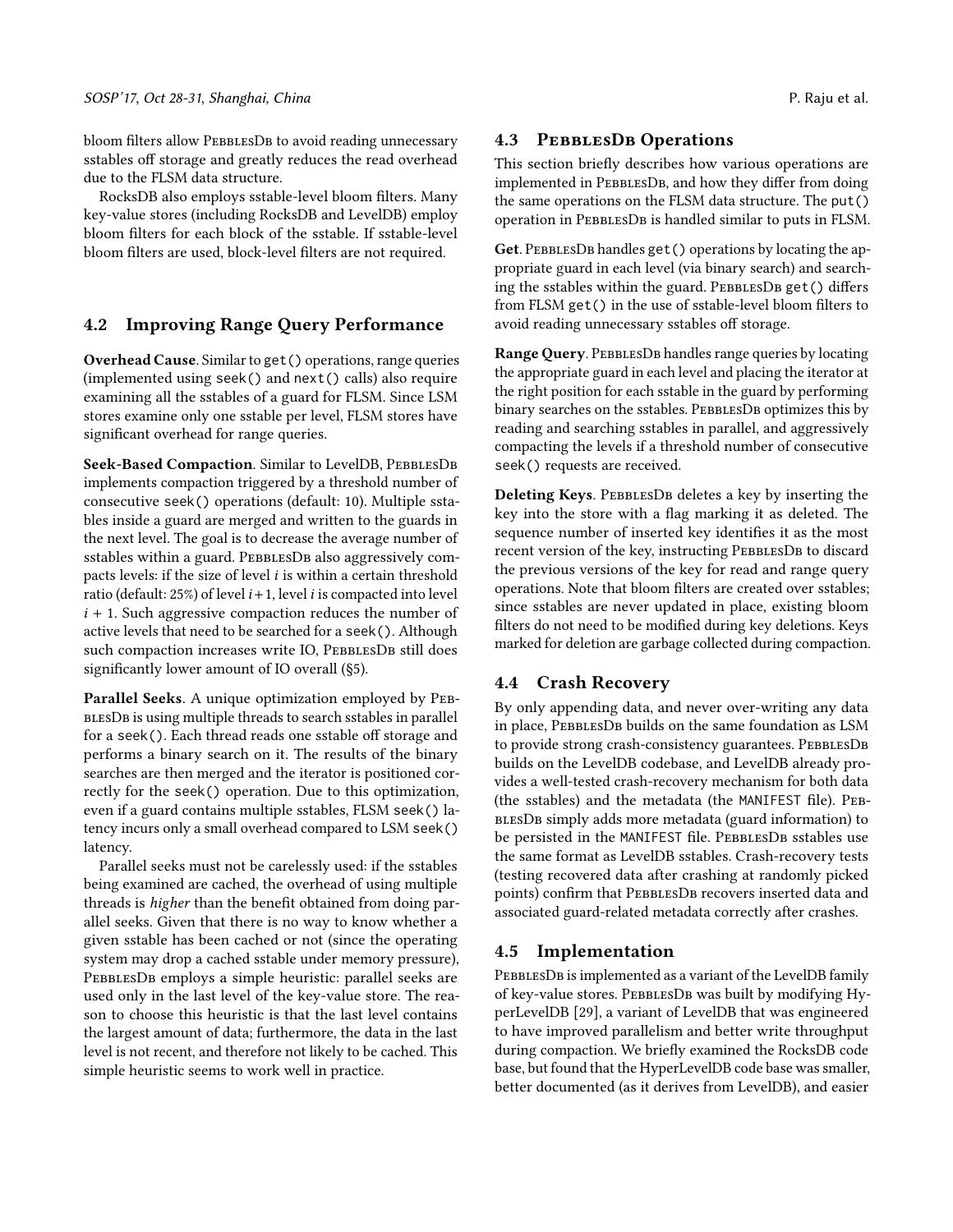to understand. Thus, HyperLevelDB was chosen as the base for PEBBLESDB.

We added/modified 9100 LOC in C++ to HyperLevelDB. Most of the changes involved introducing guards in Hyper-LevelDB and modifying compaction. Since guards are built on top of sstables, PEBBLESDB was able to take advantage of the mature, well-tested code that handled sstables. PEBBLESDB is API-compatible with HyperLevelDB since all changes are internal to the key-value store.

Selecting Guards. Similar to skip lists, PEBBLESDB picks guards randomly out of the inserted keys. When a key is inserted, a random number is selected to decide if the key is a guard. However, obtaining a random number for every key insertion is computationally expensive; instead, PEBBLESDB hashes every incoming key, and the last few bits of the hash determine if the key will be a guard (and at which level).

The computationally cheap MurmurHash [\[8\]](#page-16-31) algorithm is used to hash each inserted key. A configurable parameter top\_level\_bits determines how many consecutive Least Significant Bits (LSBs) in the bit representation of the hashed key should be set for the key to be selected as a guard key in Level 1. Another parameter bit\_decrement determines the number of bits by which the constraint (number of LSBs to be set) is relaxed going each level higher. For example, if top\_level\_bits is set to 17, and bit\_decrement is set to 2, then a guard key in level 1 should have 17 consecutive LSBs set in its hash value, a guard key in level 2 should have 15 consecutive LSBs set in its hash value and so on. The top\_level\_bits and bit\_decrement parameters need to be determined empirically; based on our experience, a value of two seems reasonable for bit\_decrement, but the top\_level\_bits may need to be increased from our default of 27 if the users expect more than 100 million keys to be inserted into PEBBLESDB. Over-estimating the number of keys in the store is harmless (leads to many empty guards); under-estimating could lead to skewed guards.

Implementing Guards. Each guard stores metadata about the number of sstables it has, the largest and smallest key present across the sstables, and the list of sstables. Each sstable is represented by a unique 64-bit integer. Guards are persisted to storage along with metadata about the sstables in the key-value store. Guards are recovered after a crash from the MANIFEST log and the asynchronous write-ahead logs. Recovery of guard data is woven into the key-value store recovery of keys and sstable information. We have not implemented guard deletion in PEBBLESDB yet since extra guards did not cause significant performance degradation for reads in our experiments and the cost of persisting empty guards is relatively insignificant. We plan to implement guard deletion in the near future.

Multi-threaded Compaction. Similar to RocksDB, Peb-BLESDB uses multiple threads for background compaction. Each thread picks one level and compacts it into the next level. Picking which level to compact is based on the amount of data in each level. When a level is compacted, only guards containing more than a threshold number of sstables are compacted. We have not implemented guard-based parallel compaction in PEBBLESDB yet; even without parallel compaction, compaction in PEBBLESDB is much faster than compaction in LSM-based stores such as RocksDB [\(§5.2\)](#page-9-0).

# <span id="page-8-1"></span>4.6 Limitations

This section describes three situations where a traditional LSM-based store may be a better choice over PEBBLESDB.

First, if the workload data will fit entirely in memory, PEBBLESDB has higher read and range query latency than LSM-based stores. In such a scenario, read or range query requests will not involve storage IO and the computational overhead of locating the correct guard and processing sstables inside a guard will contribute to higher latency. Given the increasing amount of data being generated and processed every day [\[49\]](#page-17-14), most datasets will not fit in memory. For the rare cases where the data size is small, setting max\_sstables\_per\_guard to one configures PEBBLESDB to behave similar to HyperLevelDB, reducing the latency overhead for reads and range queries.

Second, for workloads where data with sequential keys is being inserted into the key-value store, PEBBLESDB has higher write IO than LSM-based key value stores. If data is inserted sequentially, sstables don't overlap with each other. LSM-based stores handle this case efficiently by simply moving an sstable from one level to the next by modifying only the metadata (and without performing write IO); in the case of PEBBLESDB, the sstable may be partitioned when moving to the next level, leading to write IO. We believe that real-world workloads that insert data sequentially are rare since most workloads are multi-threaded; in such rare cases, we advocate the use of LSM-based stores such as RocksDB.

Third, if the workload involves an initial burst of writes followed by a large number of small range queries, PEBBLESDB may not be the best fit. For such range queries over a compacted key-value store, PEBBLESDB experiences a significant overhead (30%) compared to LSM-based stores. However, the overhead drops as the range queries get bigger and entirely disappears if the range queries are interspersed with insertions or updates (as in YCSB Workload E).

#### <span id="page-8-0"></span>5 EVALUATION

This section evaluates the performance of PEBBLESDB by answering the following questions: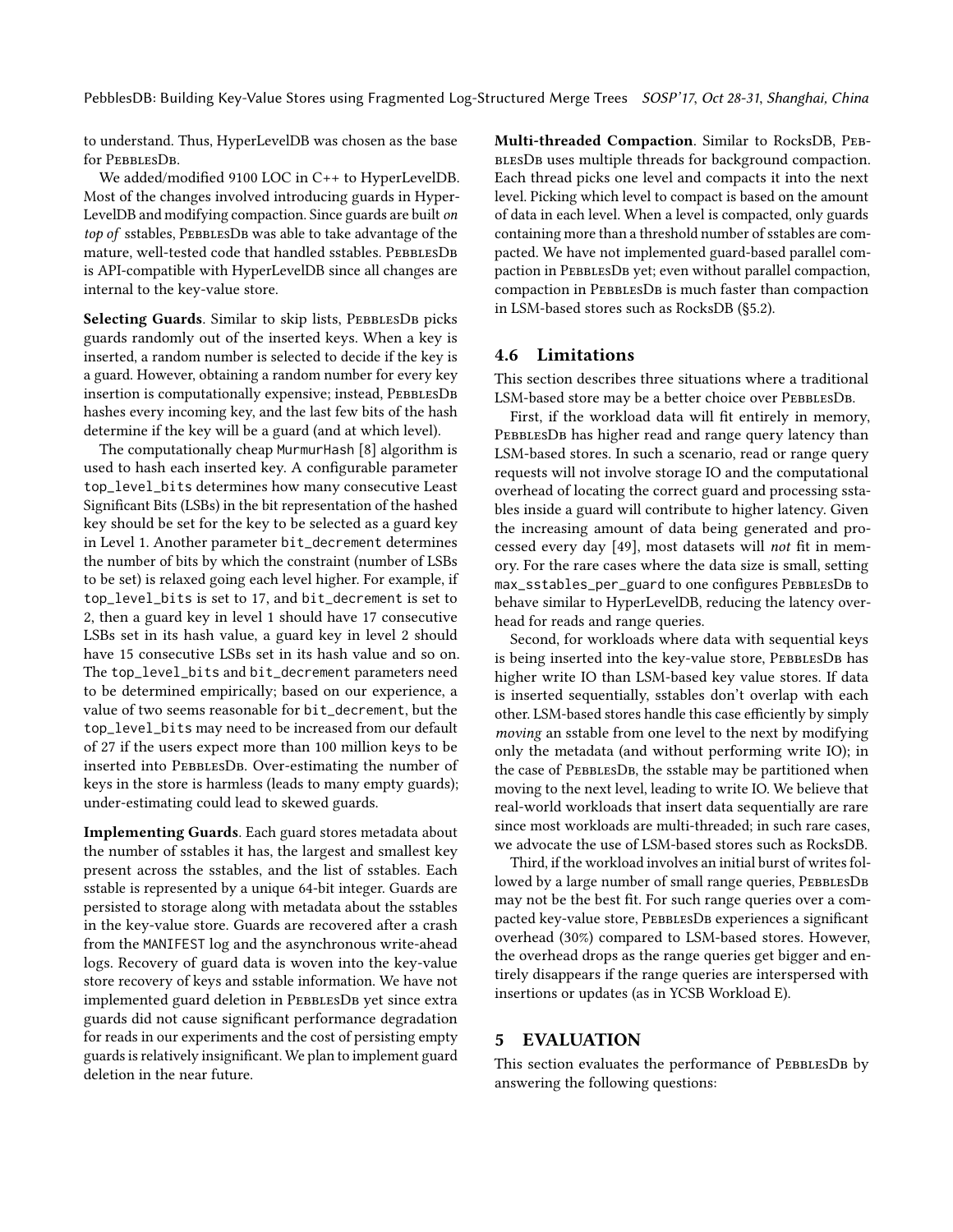- What is the write amplification of PEBBLESDB? ( $\S$ 5.2) What is the performance of various PEBBLESDB keyvalue store operations? [\(§5.2\)](#page-9-0) What are the strengths and weaknesses of PEBBLESDB?
- How does PEBBLESDB perform on workloads resembling access patterns in various applications? [\(§5.3\)](#page-13-0)
- How do NoSQL applications perform when they use PEBBLESDB as their storage engine? [\(§5.4\)](#page-13-1)
- How much memory and CPU does PEBBLESDB consume? [\(§5.5\)](#page-14-0)

# 5.1 Experimental Setup

Our experiments are run on a Dell Precision Tower 7810 with an Intel Xeon 2.8 GHz processor, 16 GB RAM, and running Ubuntu 16.04 LTS with the Linux 4.4 kernel. The ext4 file system is run on top of a software RAID0 array used over two high-performance Intel 750 SSDs (each 1.2 TB).

All workloads use datasets  $3\times$  larger than the main memory on test machine. All reported numbers are the mean of at least five runs. The standard deviation in all cases was less than 5% of the mean. PEBBLESDB performance is compared with widely-used key-value stores LevelDB, RocksDB and HyperLevelDB. To simplify results, compression is turned off in all stores. We have verified that compression does not change any of our performance results; it simply leads to a smaller dataset. HyperLevelDB does not employ bloom filters for sstables; to make a fair comparison (and to show our results do not derive just from sstable bloom filters), this optimization is added to HyperLevelDB: all numbers presented for HyperLevelDB are with bloom filters for sstables.

Key-Value Store Configurations. The key-value stores being evaluated have three parameters that affect performance: memtable-size, level0-slowdown, level0-stop. Note that Level 0 can have sstables with overlapping ranges; new sstables are simply appended to Level 0 (otherwise adding an sstable to Level 0 would trigger compaction, affecting write throughput). However, letting Level 0 grow without bounds will reduce read and range query throughput. The memtable-size parameter controls how big the memtable can grow before being written to storage. The other two parameters are used to slow down or stop writes to Level 0.

HyperLevelDB and RocksDB have different default values for these parameters. HyperLevelDB uses 4 MB memtables with level0-slowdown of 8 and level0-stop of 12. RocksDB uses 64 MB memtables with level0-slowdown of 20 and level0-stop of 24. When comparing PEBBLESDB with these systems, the default HyperLevelDB parameters are used. Certain experiments also report performance under RocksDB parameters.

<span id="page-9-1"></span>

|                 |       | PebblesDB HyperLevelDB |
|-----------------|-------|------------------------|
| Average         | 17.23 | 13.33                  |
| Median          | 5.29  | 16.59                  |
| 90th percentile | 51.06 | 16.60                  |
| 95th percentile | 68.31 | 16.60                  |

Table 1: SSTable Size. The table shows the distribution of sstable size (in MB) for PebblesDB and Hyper-LevelDB when 50 million key-value pairs totaling 33 GB were inserted.

# <span id="page-9-0"></span>5.2 Micro-benchmarks

This section evaluates PEBBLESDB performance using different single-threaded and multi-threaded micro-benchmarks and in various conditions. The single-threaded benchmarks help us understand the performance of different PEBBLESDB operations. The multi-threaded benchmark evaluates how PEBBLESDB performs in the more realistic setting of multiple readers and writers. PEBBLESDB is evaluated in different conditions such as when the dataset fits in memory, with small key-value pairs, with an aged file system and key-value store, and finally under extremely low memory conditions.

Write Amplification. We measure write amplification for workloads that insert or update keys in random order (key:16 bytes, value:128 bytes). Figure [4](#page-10-0) (a) presents the results. Peb- $BLESDB$  write IO (in GB) is shown over the bars. PEBBLESDB consistently writes the least amount of IO, and the difference in write amplification between PEBBLESDB and other stores goes up as the number of keys increases. For 500M keys, PEBBLESDB lowers write amplification by 2.5× compared to RocksDB and HyperLevelDB and 1.6× compared to LevelDB.

Single-threaded Workloads. We use db\_bench (a suite of micro-benchmarks that comes bundled with LevelDB) [\[33\]](#page-16-32) to evaluate PEBBLESDB performance on various operations: 50M sequential writes, 50M random writes, 10M random reads and 10M random seeks. Reads and seeks were performed on the previously (randomly) inserted 50M keys. Each key was 16 bytes and the value was 1024 bytes. The results, presented in Figure [4](#page-10-0) (b), show both the strengths and weaknesses of PEBBLESDB.

Random Writes and Reads. PEBBLESDB outperforms all other key-value stores in random writes due to the underlying FLSM data structure. PEBBLESDB throughput is 2.7× that of HyperLevelDB, the closest competitor. PEBBLESDB compaction finishes 2.5× faster than HyperLevelDB compaction. Random reads perform better in PEBBLESDB due to the larger sstables of PEBBLESDB (as shown in Table [1\)](#page-9-1). The index blocks of all PEBBLESDB sstables are cached, whereas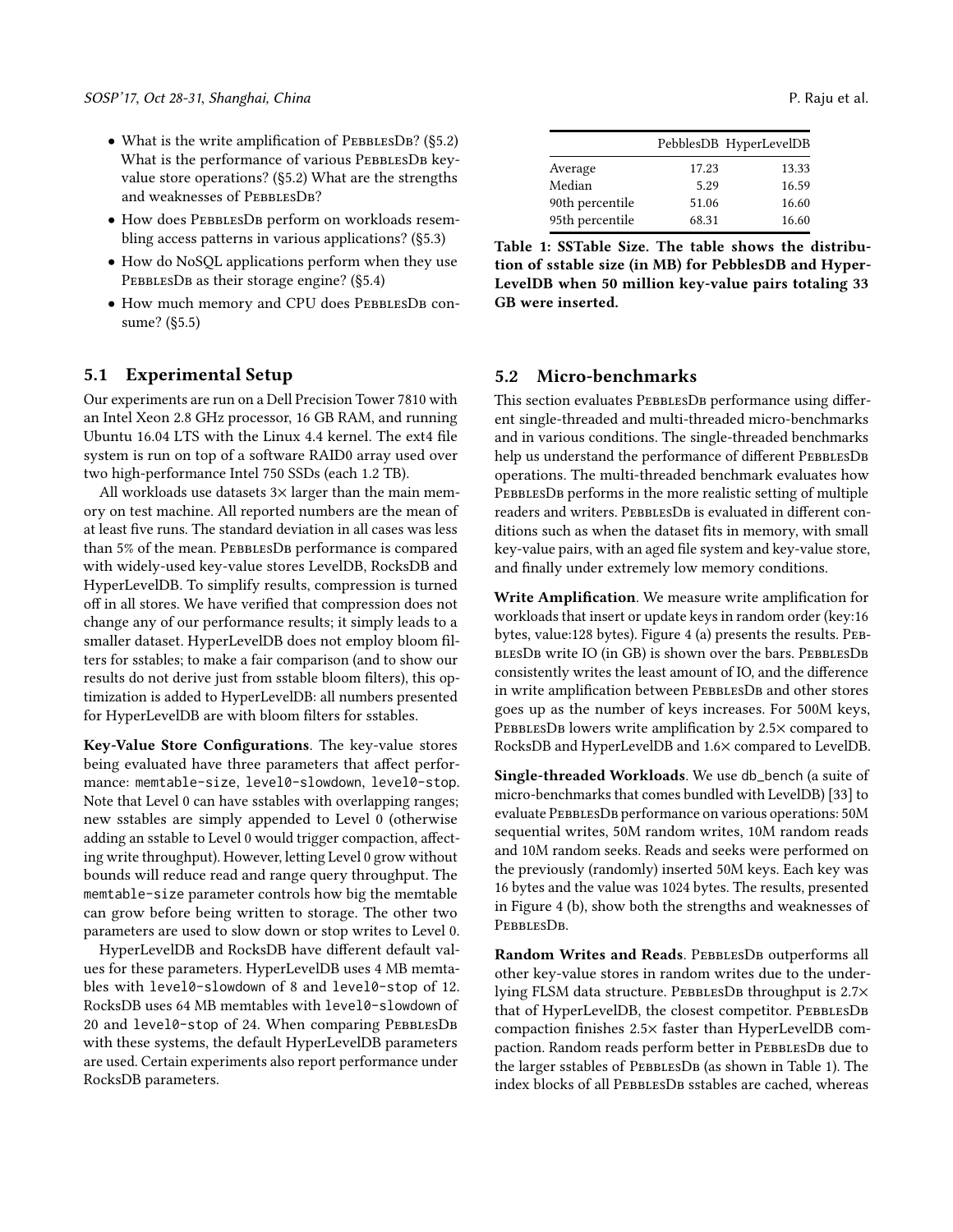<span id="page-10-0"></span>

PebblesDB: Building Key-Value Stores using Fragmented Log-Structured Merge Trees SOSP'17, Oct 28-31, Shanghai, China

Figure 4: Micro-benchmarks. The figure compares the throughput of several key-value stores on various microbenchmarks. Values are shown relative to HyperLevelDB, and the absolute value (in KOps/s or GB) of the baseline is shown above the bar. For (a), lower is better. In all other graphs, higher is better. PEBBLESDB excels in random writes, achieving 2.7× better throughput, while performing 2.5× lower IO.

there are cache misses for the index blocks of the many HyperLevelDB sstables. With larger caches for index blocks, PEBBLESDB read performance is similar to HyperLevelDB.

Sequential Writes. PEBBLESDB obtains  $3\times$  less throughput than HyperLevelDB on the sequential write workload; this is because sequential workloads result in disjoint sstables naturally (e.g,. first 100 keys go to the first sstable, second 100 keys go to the second sstable, etc.), LSM-based stores can just move the sstable from one level to another without doing any IO. On the other hand, PEBBLESDB always has to partition sstables based on guards (and therefore perform write IO) when moving sstables from one level to the next. As a result, PEBBLESDB performs poorly when keys are inserted sequentially. Many real-world workloads are multi-threaded,

resulting in random writes; for example, in the YCSB workload suite which reflects real-world access patterns, none of the workloads insert keys sequentially [\[16\]](#page-16-21).

Range Queries. A range query is comprised of an seek() operation followed by a number of next() operations. Rangequery performance depends mainly on two factors: the number of levels in the key-value store on storage, and the number of next() operations. Figure [4](#page-10-0) (b) shows key-value store performance for range queries comprising of only seek() operations, performed after allowing the key-value store time to perform compaction. As such, it represents a worst case for PebblesDB: the expensive seek() operation is not amortized by successive next() operations, and other key-value stores compact more aggressively than PebblesDB, since they do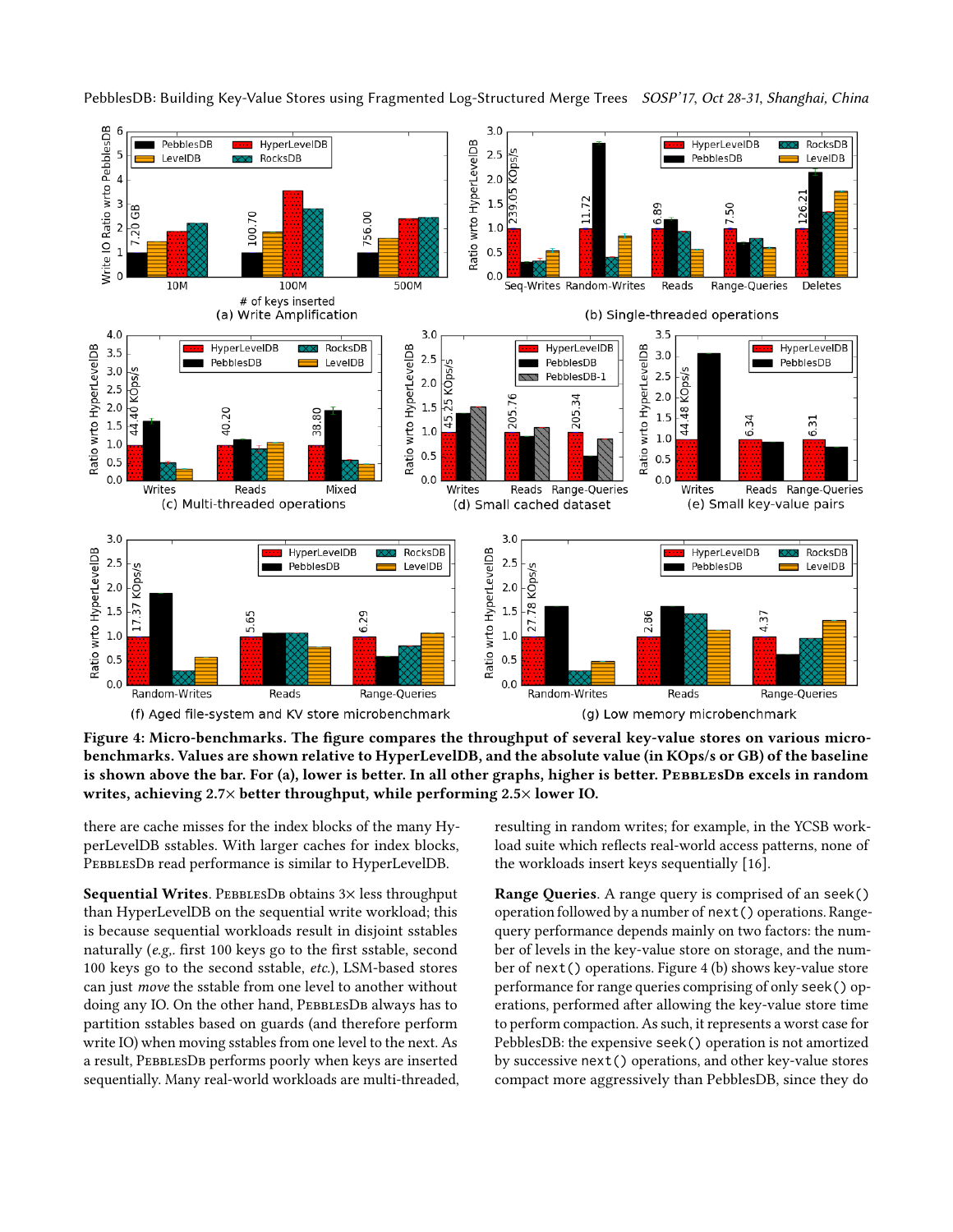<span id="page-11-0"></span>

|                   |       | PebblesDB HyperLevelDB LevelDB RocksDB |       |       |
|-------------------|-------|----------------------------------------|-------|-------|
| Insert 50M values | 56.18 | 40.00                                  | 22.42 | 14.12 |
| Update Round 1    | 47.85 | 24.55                                  | 12.29 | 7.60  |
| Update Round 2    | 42.55 | 19.76                                  | 11.99 | 7.36  |

Table 2: Update Throughput. The table shows the throughput in KOps/s for inserting and updating 50M key-value pairs in different key-value stores.

not seek to minimize write IO. In this worst-case scenario, PebblesDB has a 30% overhead compared to HyperLevelDB, due to the fact that a seek() in PEBBLESDB requires reading multiple sstables from storage in each level. We note that in real-world workloads such as YCSB, there are many next() operations following a seek() operation.

Next, we measure range query performance in a slightly different setting. We insert 50M key-value pairs (key: 16 bytes, value: 1 KB), and immediately perform 10M range queries (each range query involves 50 next() operations). In this more realistic scenario, we find that PEBBLESDB overhead (as compared to HyperLevelDB) reduces to 15% from the previous 30%. If we increase range query size to 1000, the overhead reduces to 11%.

Unfortunately, even with many next() operations, PebblesDb range-query performance will be lower than that of LSM key-value stores. This is because PEBBLESDB pays both an IO cost (reads more sstables) and a CPU cost (searches through more sstables in memory, merges more iterators) for range queries. While the overhead will drop when the number of next() operations increase (as described above), it is difficult to eliminate both IO cost and CPU cost.

To summarize range-query performance, PEBBLESDB has significant overhead (30%) for range queries when the keyvalue store has been fully compacted. This overhead derives both from the fact that PEBBLESDB has to examine more sstables for a seek() operation, and that PEBBLESDB does not compact as aggressively as other key-value stores as it seeks to minimize write IO. The overhead is reduced for large range queries, and when range queries are interspersed with writes (such as in YCSB workload E).

Deletes and Updates. Deletes and Updates are handled similar to writes in LSM-based key-value stores. Updates do not check for the previous value of the key, so updates and new writes are handled identically. Deletes are simply writes with a zero-sized value and a special flag. We ran an experiment where we inserted 200M key-value pairs (key: 16 bytes, value: 128 bytes) into the database and deleted all inserted keys. We measure the deletion throughput. The results are presented in Figure [4](#page-10-0) (b) and follow a pattern similar to writes: Peb-BLESDB outperforms the other key-value stores due to its faster compaction.

We ran another experiment to measure update throughput. We inserted 50M keys (value: 1024 bytes) into the store, and then updated all keys twice. The results are presented in Table [2.](#page-11-0) We find that as the database becomes larger, insertion throughput drops since insertions are stalled by compactions and compactions involve more data in larger stores. While the other key-value stores drop to 50% of the initial write throughput, PebblesDB drops to only 75% of original throughput; we attribute this difference to the compaction used by the different key-value stores. The update throughput of PebblesDB is 2.15× that of HyperLevelDB, the closest competitor.

Space Amplification. The storage space used by PEBBLESDB is not significantly higher compared to LSM-based stores. LSM-based stores only reclaim space if the key has been updated or deleted. For a workload with only insertions of unique keys, the space used by RocksDB and PebblesDB will be identical. For workloads with updates and deletions, PebblesDB will have a slight overhead due to delay in merging. We inserted 50M unique key-value pairs. The storage-space consumption of RocksDB, LevelDB, and PEBBLESDB were within 2% of each other (52 GB). We performed another experiment where we inserted 5M unique keys, and updated each key 10 times (total 50M writes). Since the keys aren't compacted yet, PEBBLESDB consumes 7.9 GB while RocksDB consumes 7.1 GB. LevelDB consumed 7.8 GB of storage space.

Multi-threaded Reads and Writes. We use four threads to perform 10M read and 10M write operations (each) on the evaluated key-value stores. The reads are performed on the store after the write workload finishes. We use the default RocksDB configuration (64 MB memtable, large Level 0). Figure [4](#page-10-0) (c) presents the results. PEBBLESDB performs the best on both workloads, obtaining 3.3× the write throughput of RocksDB (1.7× over baseline).

Concurrent Reads and Writes. In this experiment, two threads perform 10M reads each, while two other threads perform 10M writes each. Figure [4](#page-10-0) (c) reports the combined throughput of reads and writes (mixed). PEBBLESDB outperforms the other stores. The lower write amplification leads to higher write throughput. Since compaction in PEBBLESDB is faster than the other stores, PEBBLESDB reaches a compacted state earlier with larger (and fewer) sstables, resulting in lower read latency and higher read throughput. Note that PEBBLESDB outperforms HyperLevelDB even when Hyper-LevelDB uses sstable-level bloom filters, thus demonstrating the gains are due to the underlying FLSM data structure.

Small Workloads on Cached Datasets. We run an experiment to determine the performance of PEBBLESDB on data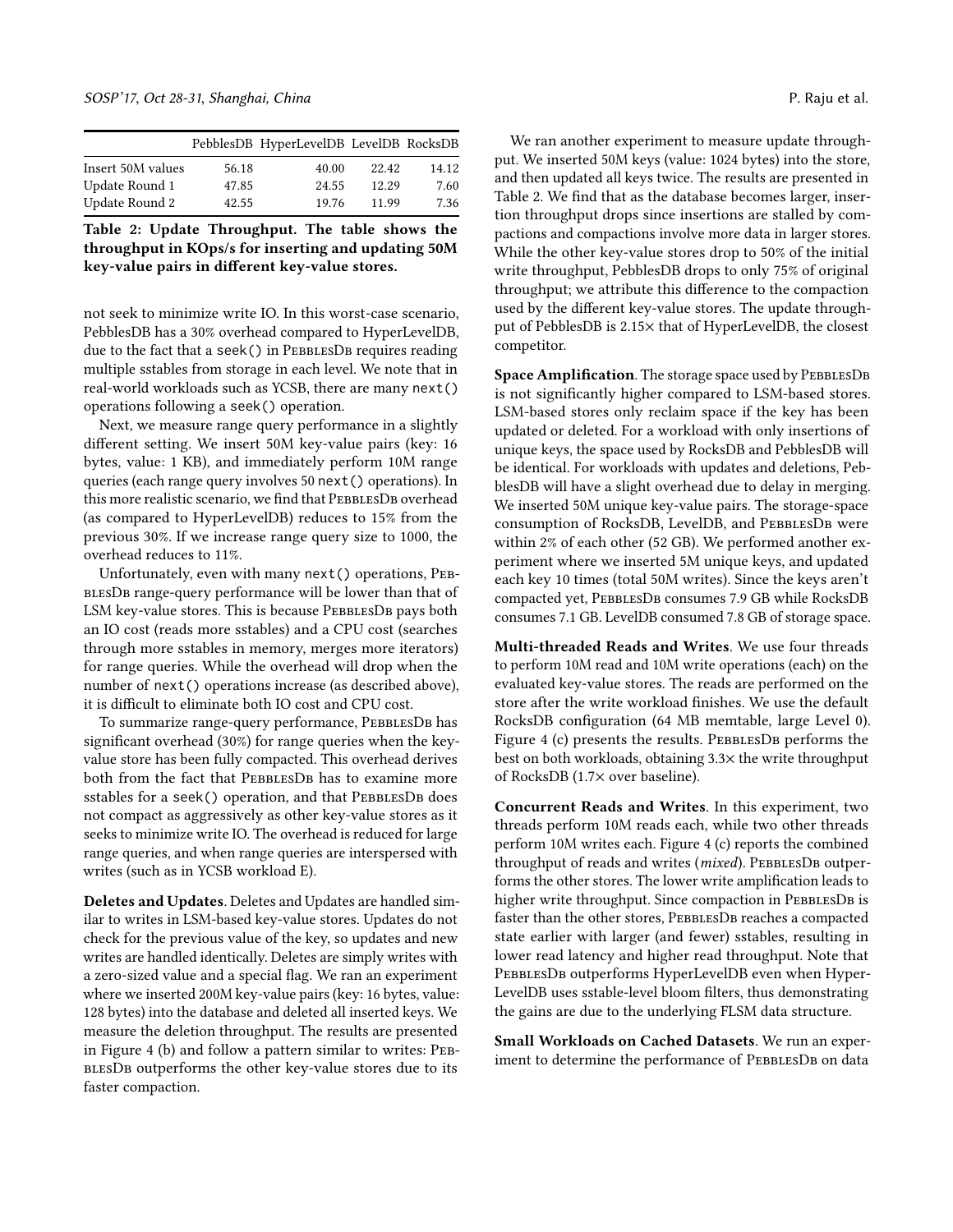sets that are likely to be fully cached. We insert 1M random key-value pairs (key:16 bytes, value: 1KB) into Hyper-LevelDB and PEBBLESDB. The total dataset size is 1 GB, so it is comfortably cached by the test machine (RAM: 16 GB). We do 1M random reads and seeks. Figure [4](#page-10-0) (d) presents the results. Even for small datasets, PEBBLESDB gets better write throughput than HyperLevelDB due to the FLSM data structure. Due to extra CPU overhead of guards, there is a small 7% overhead on reads and 47% overhead on seeks. When PebblesDb is configured to run with max\_sstables\_per\_guard [\(§3.5\)](#page-5-1) set to one so that it behaves more like an LSM store (PebblesDB-1), PebblesDb achieves 11% higher read throughput and the seek overhead drops to 13%.

Performance for Small Sized Key-Value Pairs. We insert 300M key-value pairs into the database (key: 16 bytes, value: 128 bytes). As shown in Figure [4](#page-10-0) (e), PEBBLESDB obtains higher write throughput and equivalent read and seek throughputs (similar to results with large keys).

Impact of Empty Guards. We run an experiment to measure the performance impact of empty guards. We insert 20M key-value pairs (with keys from 0 to 20M, value size: 512B, dataset size: 10 GB), perform 10M read operations on the data, and delete all keys. We then repeat this, but with keys from 20M to 40M. We do twenty iterations of this experiment. Since we are always reading the currently inserted keys, empty guards due to old deleted keys will accumulate (there are 9000 empty guards at the beginning of the last iteration). Throughout the experiment, read throughput varied between 70 and 90 KOps/s. Read throughput did not reduce with more empty guards.

Impact of File-System and Key-Value Store Aging. Recent work has shown that file-system aging has a significant impact on performance [\[15\]](#page-16-33). To assess the impact of filesystem and key-value store aging on PebblesDB, we run the following experiment. File-system Aging: We create a new file system on a 1.1 TB SSD, then use sequential key-value pair insertion to fill up the file system. We then delete all data in the file system, and fill the file system using the same process again until 130 GB of free space (11% of the filesystem size) is left. Key-Value Store Aging: We then age the key-value store under evaluation by using four threads to each insert 50M key-value pairs, delete 20M key-value pairs, and update 20M key-value pairs in random order. Once both file-system and key-value store aging is done, we then run micro-benchmarks for writes, reads, and seeks (all in random order). The results are presented in Figure [4](#page-10-0) (f). We find that the absolute performance numbers drop: 18% for reads and 16% for range queries (mainly because there is more data in the key-value store from the aging). As with a fresh file system, PebblesDB outperforms the other key-value stores

<span id="page-12-0"></span>

|               | Workload Description                    | Represents                                 |  |
|---------------|-----------------------------------------|--------------------------------------------|--|
| Load A        | 100% writes                             | Insert data for workloads<br>$A-D$ and $F$ |  |
| A             | 50% reads, 50% writes                   | Session recording recent<br>actions        |  |
| B             | 95% reads, 5% writes                    | Browsing and tagging<br>photo album        |  |
| $\mathcal{C}$ | $100\%$ reads                           | Caches                                     |  |
| D             | 95% reads (latest values),<br>5% writes | News feed or status feed                   |  |
| Load E        | 100% writes                             | Insert data for Workload<br>E.             |  |
| E.            | 95% Range queries, 5%<br>writes         | Threaded conversation                      |  |
| F             | 50% reads, 50% Read-<br>modify-writes   | Database workload                          |  |

Table 3: YCSB Workloads. The table describes the six workloads in the YCSB suite. Workloads A–D and F are preceded by Load A, while E is preceded by Load E.

on writes (although the throughput speedup reduces to 2× from 2.7×). Similarly, PebblesDB outperforms HyperLevelDB by 8% (down from 20% on a fresh file system) on reads, and incurs a 40% penalty on range queries (as compared to 30% on a fresh file system) compared to HyperLevelDB.

Performance Under Low Memory. We evaluate the performance of PEBBLESDB when the total available memory is a small percentage of the dataset size. We insert 100M key-value pairs (key:16 bytes, value: 1K) for a total dataset size of 65 GB. We restrict the RAM on our machine using the mem kernel boot parameter to 4 GB. Thus, the total available DRAM is only 6% of the total dataset size (in our previous experiments, it was 30%). We evaluate the performance of PEBBLESDB under these conditions using micro-benchmarks. The results are presented in Figure [4](#page-10-0) (g). All key-values stores evaluated use a 64 MB memtable and a large Level 0. We find that PEBBLESDB still outperforms the other keyvalue stores at random writes, although the margin (with respect to HyperLevelDB) reduces to 64%. PEBBLESDB outperforms HyperLevelDB on random reads by 63%. On the range query micro-benchmark, PEBBLESDB experiences a 40% penalty compared to HyperLevelDB. Thus, PEBBLESDB still achieves good performance in reads and writes when memory is scarce, although range queries experience more performance degradation.

Impact of Different Optimizations. We describe how the different optimizations described in the paper affect PebblesDb performance. If PebblesDb doesn't use any optimizations for range queries, range query throughput drops by 66% (48 GB dataset). The overhead drops to 48% if parallel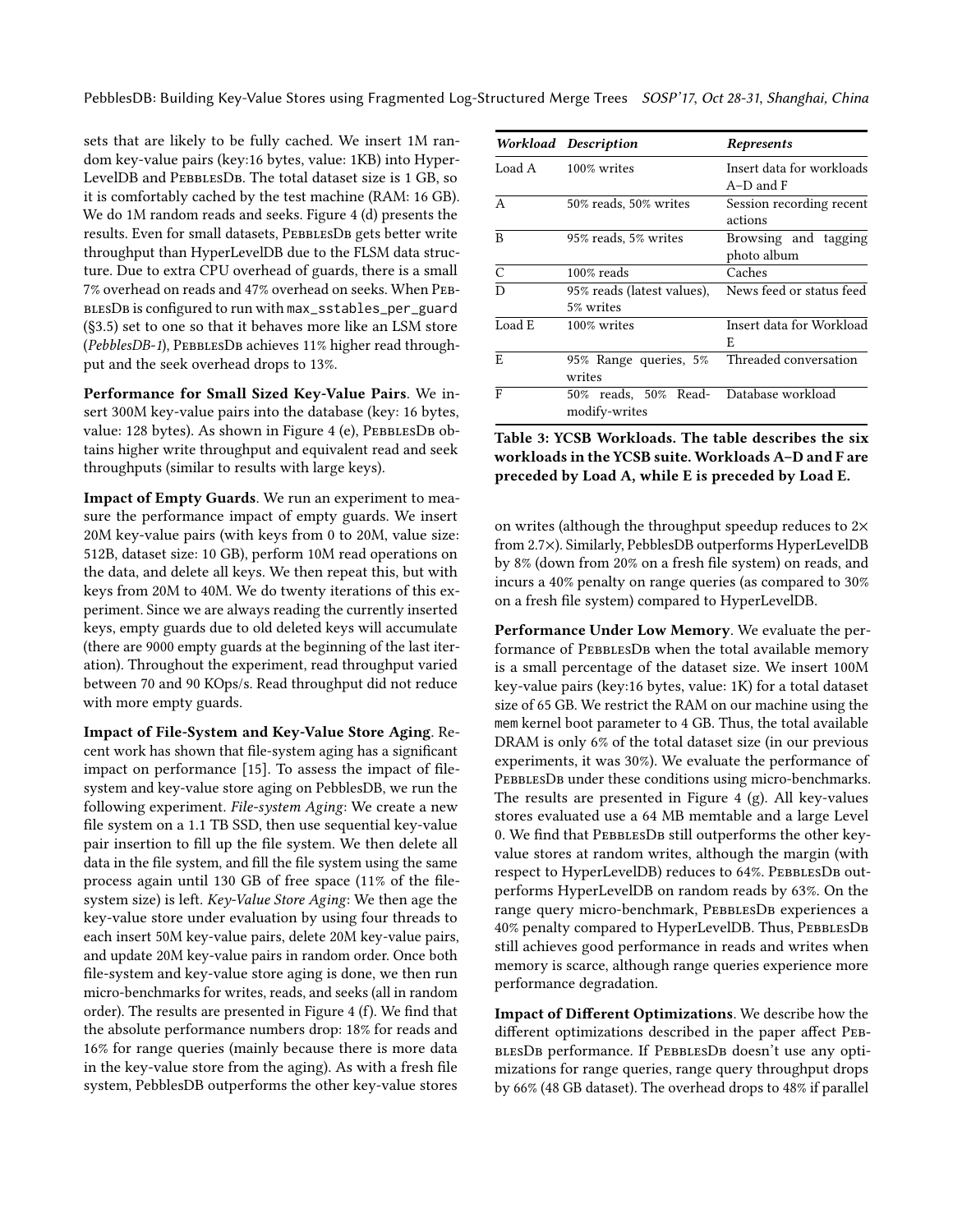<span id="page-13-2"></span>

Figure 5: YCSB Performance. The figure shows the throughput (bigger is better except for Total-IO bars) of different key-value stores on the YCSB Benchmark suite run with four threads. PEBBLESDB gets higher throughput than RocksDB on almost all workloads, while performing  $2\times$  lower IO than RocksDB.

seeks are used, and only 7% if only seek-based compaction is used. Using sstable-level bloom filters improves read performance by 63% (53 GB dataset).

#### <span id="page-13-0"></span>5.3 Yahoo Cloud Serving Benchmark

The industry standard in evaluating key-value stores is the Yahoo Cloud Serving Benchmark [\[16\]](#page-16-21). The suite has six workloads (described in Table [3\)](#page-12-0), each representing a different real-world scenario. We modify db\_bench [\[33\]](#page-16-32) to run the YCSB benchmark with 4 threads (one per core) and using default RocksDB parameters (64MB memtable and large Level 0). We run RocksDB with 4 background compaction threads to further boost its performance. Load-A and Load-E do 50M operations each, all other workloads do 10M operations each. Figure [5](#page-13-2) presents the results: PEBBLESDB outperforms both RocksDB and HyperLevelDB on write workloads, while obtaining nearly equal performance on all other workloads. Overall, PebblesDb writes 50% less IO than RocksDB.

On write-dominated workloads like Load A and Load E, PEBBLESDB achieves  $1.5-2\times$  better throughput due to the faster writes offered by the underlying FLSM data structure.

For the read-only Workload C, PEBBLESDB read performance is better than other key-value stores due to the larger sstables of PEBBLESDB. The key-value stores cache a limited number of sstable index blocks (default: 1000): since PEBBLESDB has fewer, larger files, most of its sstable-indexblocks are cached. The cache misses for the other key-value stores result in reduced read performance. When we increase the number of index blocks cached, PEBBLESDB read performance becomes similar to the other key-value stores. Note that the larger sstables of PEBBLESDB result from compaction: in workloads such as B and D, the constant stream of writes adds new sstables that are not compacted; as a result, Peb-BLESDB throughput is similar to the other key-value stores.

For the range-query-dominated Workload E, PEBBLESDB surprisingly has performance close (6% overhead) to the other key-value stores. When we analyzed this, we found that the small amount of writes in the workload (Workload E has 5% writes) prevent any key-value store from full compacting; as a result, every key-value store has to examine multiple levels, which reduces the performance impact of the extra sstables examined by PEBBLESDB. When the YCSB workload is modified to contain only range queries, PEBBLESDB throughput is 18% lower than HyperLevelDB as expected. Each range query in this workload does  $N$  next() operations (N picked randomly from 1 to 100), and the next() operations also contribute in reducing range-query overhead.

In Workload F, all writes are read-modify-writes: the workload does a get() before every put() operation. As a result, the full write throughput of PEBBLESDB is not utilized, resulting in performance similar to that of other key-value stores. We see similar read-modify-write behavior in applications such as HyperDex and MongoDB.

# <span id="page-13-1"></span>5.4 NoSQL Applications

We evaluate the performance of two real-world applications, the HyperDex and MongoDB NoSQL stores, when they use PEBBLESDB as the underlying storage engine. We use the Java clients provided by HyperDex and MongoDB for running the YCSB benchmark, with both the server and client running on the same machine (no network involved).

HyperDex. HyperDex is a high-performance NoSQL store that uses HyperLevelDB as it storage engine by default [\[18\]](#page-16-5). We evaluate the performance impact of using PEBBLESDB as the storage engine by running the YCSB benchmark with 4 threads. Load-A inserts 20M values, Load-E inserts 30M values, A–D and F perform 10M operations each, and E performs 250K operations (lower number of ops as HyperDex range-query latency is very high). We use the same setup used by HyperDex developers to benchmark their system using YCSB [\[28\]](#page-16-34). Both HyperLevelDB and PEBBLESDB are configured with the default HyperDex parameters (16 MB memtable size).

Figure [6](#page-14-1) (a) presents the results. In every workload, using PEBBLESDB improves HyperDex throughput, with the highest gain of 59% coming when inserting 30M key-value pairs in the Load-E workload. HyperDex adds significant latency to operations done by YCSB. For example, the average latency to insert a key in HyperDex is 151  $\mu$ s, of which PEBBLESDB accounts for only 22.3  $\mu$ s (14.7%). Furthermore, HyperDex checks whether a key already exists before inserting, turning every put() operation in the Load workloads into a get() and a put(). This behavior of HyperDex reduces the performance gain from PEBBLESDB, because PEBblesDb can handle much higher rate of insertions. Despite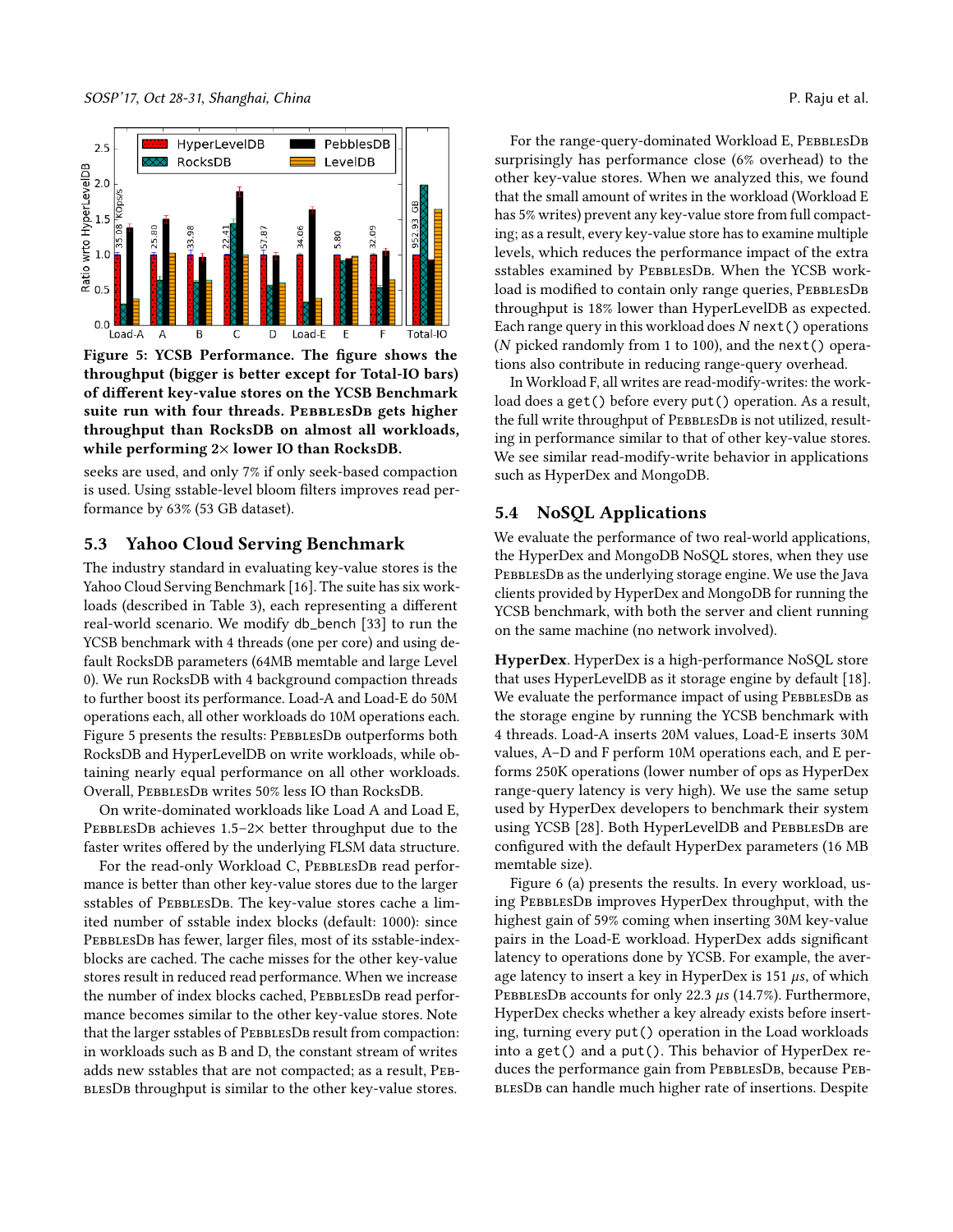<span id="page-14-1"></span>

Figure 6: Application Throughput. The figure shows the YCSB throughput (bigger is better except last bar) of the HyperDex document store and MongoDB NoSQL store when using different key-value stores as the storage engine. The throughput is shown relative to the default storage option (HyperLevelDB for HyperDex, WiredTiger for MongoDB). The raw throughput in KOps/s or total IO in GB of the default option is shown above the bars.

this, PEBBLESDB increases HyperDex throughput while simultaneously reducing write IO.

When we increase the value size from the YCSB default of 1 KB to 16 KB, the speedup HyperDex achieves from using PEBBLESDB drastically increases: the geometric mean of the speedup is 105% (not shown). As the value size increases, more IO is required for all operations, making the extra CPU overhead of PEBBLESDB negligent, and highlighting the benefits of the FLSM data structure.

MongoDB. We configure MongoDB [\[40\]](#page-16-6), a widely-used NoSQL store, to use PEBBLESDB as the storage engine. MongoDB can natively run with either the Wired Tiger key-value store (default) or RocksDB. We evaluate all three options using the YCSB Benchmark suite. All three stores are configured to use 8 MB cache and a 16 MB memtable. Since Wired Tiger is not a LSM-based store (it uses checkpoints + journaling), it does not use memtables; instead, it collects entries in a log in memory. We configure the max size of this log to be 16 MB. Figure [6](#page-14-1) (b) presents the results. We find that both RocksDB and PEBBLESDB significantly outperform Wired Tiger on all workloads, demonstrating why LSM-based stores are so popular. While RocksDB performs 40% more IO than Wired Tiger, PEBBLESDB writes 4% lesser IO than Wired Tiger.

We investigated why PEBBLESDB write throughput is not 2× higher than RocksDB as in the YCSB benchmark. As in HyperDex, MongoDB itself adds a lot of latency to each write (PEBBLESDB write constitutes only 28% of latency of MongoDB write) and provides requests to PEBBLESDB at a much lower rate than PEBBLESDB can handle. The slower request rate allows RocksDB's compaction to keep up with the inserted data; thus, PEBBLESDB's faster compaction is not utilized, and the two key-value stores have similar write

<span id="page-14-2"></span>

| Workload      | HyperLevelDB RocksDB PEBBLESDB |     |     |
|---------------|--------------------------------|-----|-----|
| Writes (100M) | 159                            | 896 | 434 |
| Reads (10M)   | 154                            | 36  | 500 |
| Seeks (10M)   | 111                            | 34  | 430 |

Table 4: Memory Consumption. The table shows the memory consumed (in MB) by key-value stores for different workloads.

throughput. Note that PEBBLESDB still writes 40% lesser IO then RocksDB, providing lower write amplification.

Summary. PEBBLESDB does not increase performance on HyperDex and MongoDB as significantly as in the YCSB macro-benchmark. This is both due to PEBBLESDB latency being a small part of overall application latency, and due to application behavior such as doing a read before every write. If the application is optimized for PEBBLESDB, we believe the performance gains would be more significant. Despite this, PEBBLESDB reduces write amplification, providing either equal (MongoDB) or better performance (HyperDex).

# <span id="page-14-0"></span>5.5 Memory and CPU Consumption

Memory Consumption. We measure memory used during the insertion of 100M keys (key size: 16 bytes, value size: 1024 bytes, total: 106 GB) followed by 10M reads and range queries. The results are shown in Table [4.](#page-14-2) PEBBLESDB consumes about 300 MB more than HyperLevelDB. PEBBLESDB uses 150 MB for storing sstable bloom filters, and 150 MB for temporary storage for constructing the bloom filters.

CPU Cost. We measured the median CPU usage during the insertion of 30M keys, followed by reads of 10M keys. The median CPU usage of PEBBLESDB is 170.95%, while the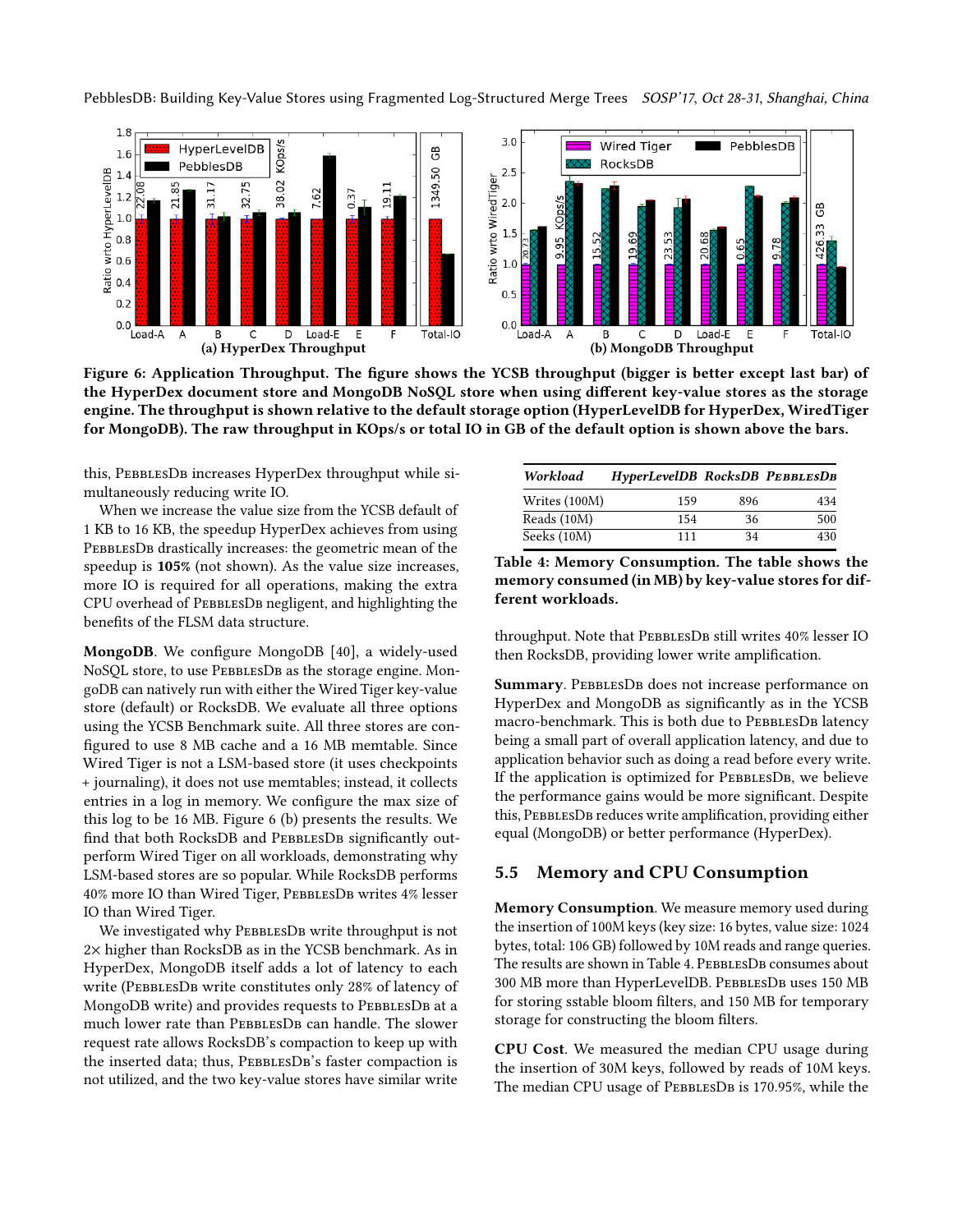median for the other key-value stores ranged from 98.3– 110%. The increased CPU usage is due to the PEBBLESDB compaction thread doing more aggressive compaction.

Bloom Filter Construction Cost. Bloom filters are calculated over all the keys present in an sstable. The overhead of calculating the bloom filter is incurred only the first time the sstable is accessed. The time taken to calculate depends on the size of sstable. We observed the rate of calculation to be 1.2 s per GB of sstable. For 3200 sstables totaling 52 GB, bloom filter calculation took 62 seconds.

#### 6 RELATED WORK

The work in this paper builds on extensive prior work in building and optimizing key-value stores. The key contribution relative to prior work is the FLSM data structure and demonstrating that a high performance key-value store that drastically reduces write amplification can be built on top of FLSM. This section briefly describe prior work and places the work in this paper in context.

Reducing Write Amplification. Various data structures have been proposed for implementing key-value stores. Fractal Index trees [\[11\]](#page-16-35) (see TokuDB [\[36\]](#page-16-36)) were suggested to reduce the high IO cost associated with traditional B-Trees. While FLSM and Fractal index trees share the same goal of reducing write IO costs, Fractal index trees do not achieve high write throughput by taking advantage of large sequential writes, and do not employ in-memory indexes such as bloom filters to improve performance like PEBBLESDB.

NVMKV [\[38\]](#page-16-17) uses a hashing-based design to reduce write amplification and deliver close to raw-flash performance. NVMKV is tightly coupled to the SSD's Flash Translation Layer (FTL) and cannot function without using FTL features such as atomic multi-block write. Similarly, researchers have proposed building key-value stores based on vector interfaces (that are not currently available) [\[55\]](#page-17-8). In contrast, PebblesDb is device-agnostic and reduces write amplification on both commodity hard drives and SSDs. We should note that we have not tested PEBBLESDB on hard-drives yet; we believe the write behavior will be similar, although range query performance may be affected.

The HB+-trie data structure is used in ForestDB [\[4\]](#page-16-37) to efficiently index long keys and reduce space overhead of internal nodes. FLSM and HB+trie target different goals resulting in different design decisions; FLSM is designed to reduce write amplification, not space amplification.

The LSM-trie [\[57\]](#page-17-9) data structure uses tries to organize keys, thereby reducing write amplification; however, it does not support range queries. Similarly, RocksDB's universal compaction reduces write amplification by sacrificing read and range query performance [\[22\]](#page-16-25). PEBBLESDB employs additional techniques over FLSM to balance reducing write amplification with reasonable range query performance.

TRIAD [\[10\]](#page-16-38) uses a combination of different techniques such as separating hot and cold keys, using commit logs as sstables, and delaying compaction to reduce write IO and improve performance. The TRIAD techniques are orthogonal to our work and can be incorporated into PEBBLESDB.

Improving Key-Value store Performance. Both academia and industry have worked on improving the performance of key-value stores based on log-structured merge trees. PEBBLESDB borrows optimizations such as sstable bloom filters and multi-threaded compaction from RocksDB. Hyper-LevelDB [\[29\]](#page-16-20) introduces fine-grained locking and a new compaction algorithm that increases write throughput. bLSM [\[51\]](#page-17-15) introduces a new merge scheduler to minimize write latency and maintain write throughput, and uses bloom filters to improve performance. VT-Tree [\[52\]](#page-17-16) avoids unnecessary data copying for data that is already sorted using an extra level of indirection. WiscKey [\[37\]](#page-16-39) improves performance by not storing the values in the LSM structure. LOCS [\[56\]](#page-17-17) improves LSM compaction using the internal parallelism of open-channel SSDs. cLSM [\[23\]](#page-16-40) introduces a new algorithm for increasing concurrency in LSM-based stores. We have a different focus from these work: rather than making LSM-based stores better, we introduce a better data structure, FLSM, and demonstrate that it can be used to build high performance key-value stores. Many of the techniques in prior work can be readily adapted for FLSM and PEBBLESDB.

# 7 CONCLUSION

This paper presents PEBBLESDB, a high-performance keyvalue store that achieves low write amplification, high write throughput, and high read throughput simultaneously. PebblesDb outperforms widely-used stores such as RocksDB on several workloads. PEBBLESDB is built on top of a novel data structure, Fragmented Log-Structured Merge Trees, that combines ideas from skip lists and log-structured merge trees. PEBBLESDB is publicly available at [https://github.com/](https://github.com/utsaslab/pebblesdb) [utsaslab/pebblesdb](https://github.com/utsaslab/pebblesdb). Since it shares the same API as LevelDB, we hope this will aid in adoption by applications.

# ACKNOWLEDGMENTS

We would like to thank our shepherd, Frans Kaashoek, the anonymous reviewers, and members of the LASR group and the Systems and Storage Lab for their feedback and guidance. This work was supported by generous donations from VMware and Facebook. Any opinions, findings, and conclusions, or recommendations expressed herein are those of the authors and do not necessarily reflect the views of other institutions.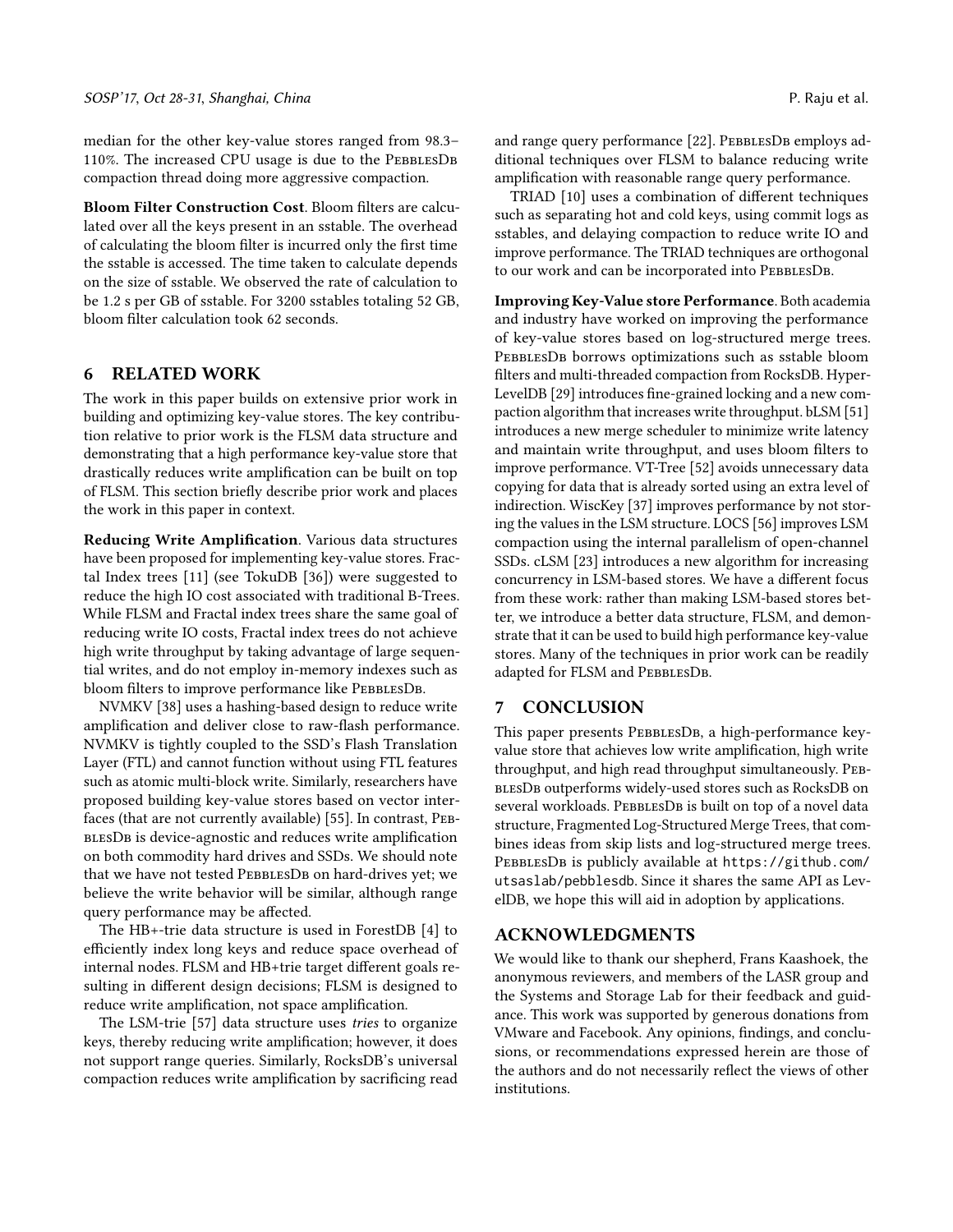# **REFERENCES**

- <span id="page-16-27"></span>[1] Ittai Abraham, James Aspnes, and Jian Yuan. 2005. Skip B-trees. In Proceedings of the 9th International Conference on Principles of Distributed Systems (OPODIS 2005). 366–380.
- <span id="page-16-26"></span>[2] Alok Aggarwal, Jeffrey Vitter, et al. 1988. The input/output complexity of sorting and related problems. Commun. ACM 31, 9 (1988), 1116– 1127.
- <span id="page-16-12"></span>[3] Nitin Agrawal, Vijayan Prabhakaran, Ted Wobber, John D. Davis, Mark S. Manasse, and Rina Panigrahy. 2008. Design Tradeoffs for SSD Performance. In Proceedings of the 2008 USENIX Annual Technical Conference. 57–70.
- <span id="page-16-37"></span>[4] Jung-Sang Ahn, Chiyoung Seo, Ravi Mayuram, Rahim Yaseen, Jin-Soo Kim, and Seungryoul Maeng. 2016. ForestDB: A Fast Key-Value Storage System for Variable-Length String Keys. IEEE Trans. Comput. 65, 3 (2016), 902–915.
- <span id="page-16-2"></span>[5] Reed Allman. 2014. Rock Solid Queues @ Iron.io. [https://www.](https://www.youtube.com/watch?v=HTjt6oj-RL4) [youtube.com/watch?v=HTjt6oj-RL4](https://www.youtube.com/watch?v=HTjt6oj-RL4). (2014).
- <span id="page-16-11"></span>[6] David G. Andersen, Jason Franklin, Michael Kaminsky, Amar Phanishayee, Lawrence Tan, and Vijay Vasudevan. 2009. FAWN: A Fast Array Of Wimpy Nodes. In Poceedings of the ACM SIGOPS 22nd Symposium On Operating Systems Principles (SOSP 09). ACM, 1–14.
- <span id="page-16-3"></span>[7] Apache. 2017. Search Results Apache Flink: Scalable Stream and Batch Data Processing. <https://flink.apache.org>. (2017).
- <span id="page-16-31"></span>[8] Austin Appleby. 2016. SMHasher test suite for MurmurHash family of hash functions. <https://github.com/aappleby/smhasher>. (2016).
- <span id="page-16-8"></span>[9] Anirudh Badam, KyoungSoo Park, Vivek S. Pai, and Larry L Peterson. 2009. HashCache: Cache Storage for the Next Billion. In Proceedings of the 6th USENIX Symposium on Network Systems Design and Implementation (NSDI 09). 123–136.
- <span id="page-16-38"></span>[10] Oana Balmau, Diego Didona, Rachid Guerraoui, Willy Zwaenepoel, Huapeng Yuan, Aashray Arora, Karan Gupta, and Pavan Konka. 2017. TRIAD: Creating Synergies Between Memory, Disk and Log in Log Structured Key-Value Stores. In Proceedings of the 2017 USENIX Annual Technical Conference (USENIX ATC 17). Santa Clara, CA, 363–375.
- <span id="page-16-35"></span>[11] Michael A. Bender, Martin Farach-Colton, Jeremy T. Fineman, Yonatan R. Fogel, Bradley C. Kuszmaul, and Jelani Nelson. 2007. Cache-Oblivious Streaming B-trees. In Proceedings of the 19th Annual ACM Symposium on Parallel Algorithms and Architectures. ACM, 81–92.
- <span id="page-16-28"></span>[12] Michael A. Bender, Martín Farach-Colton, Rob Johnson, Simon Mauras, Tyler Mayer, Cynthia A. Phillips, and Helen Xu. 2017. Write-Optimized Skip Lists. In Proceedings of the 36th ACM Symposium on Principles of Database Systems (PODS '17). ACM, New York, NY, USA, 69–78.
- <span id="page-16-30"></span>[13] Burton H. Bloom. 1970. Space/time trade-offs in hash coding with allowable errors. Commun. ACM 13, 7 (1970), 422–426.
- <span id="page-16-23"></span>[14] Douglas Comer. 1979. Ubiquitous B-tree. ACM Computing Surveys (CSUR) 11, 2 (1979), 121–137.
- <span id="page-16-33"></span>[15] Alexander Conway, Ainesh Bakshi, Yizheng Jiao, William Jannen, Yang Zhan, Jun Yuan, Michael A. Bender, Rob Johnson, Bradley C. Kuszmaul, Donald E. Porter, Jun Yuan, and Martin Farach-Colton. 2017. File Systems Fated for Senescence? Nonsense, Says Science!. In Proceedings of the 15th USENIX Conference on File and Storage Technologies (FAST 17). 45–58.
- <span id="page-16-21"></span>[16] Brian F. Cooper, Adam Silberstein, Erwin Tam, Raghu Ramakrishnan, and Russell Sears. 2010. Benchmarking Cloud Serving Systems with YCSB. In Proceedings of the 1st ACM Symposium on Cloud Computing (SOCC 10). ACM, 143–154.
- <span id="page-16-9"></span>[17] Biplob Debnath, Sudipta Sengupta, and Jin Li. 2011. SkimpyStash: RAM Space Skimpy Key-Value Store on Flash-Based Storage. In Proceedings of the 2011 ACM SIGMOD International Conference on Management of Data. ACM, 25–36.
- <span id="page-16-5"></span>[18] Robert Escriva, Bernard Wong, and Emin Gün Sirer. 2012. HyperDex: a distributed, searchable key-value store. In Proceedings of the ACM SIGCOMM 2012 Conference. 25–36.
- <span id="page-16-24"></span>[19] Facebook. 2017. FIFO compaction style. [https://github.com/](https://github.com/facebook/rocksdb/wiki/FIFO-compaction-style) [facebook/rocksdb/wiki/FIFO-compaction-style](https://github.com/facebook/rocksdb/wiki/FIFO-compaction-style). (2017).
- <span id="page-16-16"></span>[20] Facebook. 2017. RocksDB | A persistent key-value store. [http://](http://rocksdb.org) [rocksdb.org](http://rocksdb.org). (2017).
- <span id="page-16-0"></span>[21] Facebook. 2017. RocksDB Users. [https://github.com/facebook/](https://github.com/facebook/rocksdb/blob/master/USERS.md) [rocksdb/blob/master/USERS.md](https://github.com/facebook/rocksdb/blob/master/USERS.md). (2017).
- <span id="page-16-25"></span>[22] Facebook. 2017. Universal Compaction. [https://github.com/](https://github.com/facebook/rocksdb/wiki/Universal-Compaction) [facebook/rocksdb/wiki/Universal-Compaction](https://github.com/facebook/rocksdb/wiki/Universal-Compaction). (2017).
- <span id="page-16-40"></span>[23] Guy Golan-Gueta, Edward Bortnikov, Eshcar Hillel, and Idit Keidar. 2015. Scaling Concurrent Log-structured Data Stores. In Proceedings of the Tenth European Conference on Computer Systems (Eurosys 15). ACM, 32.
- <span id="page-16-29"></span>[24] Daniel Golovin. 2010. The B-Skip-List: A Simpler Uniquely Represented Alternative to B-Trees. CoRR abs/1005.0662 (2010).
- <span id="page-16-19"></span>[25] Google. 2017. LevelDB. <https://github.com/google/leveldb>. (2017).
- <span id="page-16-13"></span>[26] Laura M. Grupp, Adrian M. Caulfield, Joel Coburn, Steven Swanson, Eitan Yaakobi, Paul H. Siegel, and Jack K. Wolf. 2009. Characterizing Flash Memory: Anomalies, Observations, and Applications. In Proceedings of 42nd Annual IEEE/ACM International Symposium on Microarchitecture (MICRO-42). IEEE, 24–33.
- <span id="page-16-18"></span>[27] James Hamilton. 2009. The Cost of Latency. [http://perspectives.](http://perspectives.mvdirona.com/2009/10/the-cost-of-latency/) [mvdirona.com/2009/10/the-cost-of-latency/](http://perspectives.mvdirona.com/2009/10/the-cost-of-latency/). (2009).
- <span id="page-16-34"></span>[28] HyperDex. 2016. HyperDex Benchmark Setup. [http://hyperdex.](http://hyperdex.org/performance/setup/) [org/performance/setup/](http://hyperdex.org/performance/setup/). (2016).
- <span id="page-16-20"></span>[29] HyperDex. 2017. HyperLevelDB Performance Benchmarks. [http:](http://hyperdex.org/performance/leveldb/) [//hyperdex.org/performance/leveldb/](http://hyperdex.org/performance/leveldb/). (2017).
- <span id="page-16-7"></span>[30] Cockroach Labs. 2017. CockroachDB. [https://github.com/](https://github.com/cockroachdb/cockroach) [cockroachdb/cockroach](https://github.com/cockroachdb/cockroach). (2017).
- <span id="page-16-1"></span>[31] Dgraph labs. 2017. Dgraph: Graph database for production environment. <https://dgraph.io>. (2017).
- <span id="page-16-22"></span>[32] FAL Labs. 2011. Kyoto Cabinet: a straightforward implementation of DBM. <http://fallabs.com/kyotocabinet/>. (2011).
- <span id="page-16-32"></span>[33] LevelDB. 2016. LevelDB db\_bench benchmark. [https://github.](https://github.com/google/leveldb/blob/master/db/db_bench.cc) [com/google/leveldb/blob/master/db/db\\_bench.cc](https://github.com/google/leveldb/blob/master/db/db_bench.cc). (2016).
- <span id="page-16-10"></span>[34] Hyeontaek Lim, Bin Fan, David G. Andersen, and Michael Kaminsky. 2011. SILT: A memory-efficient, high-performance key-value store. In Proceedings of the Twenty-Third ACM Symposium on Operating Systems Principles (SOSP 11). ACM, 1–13.
- <span id="page-16-4"></span>[35] LinkedIn. 2016. FollowFeed: LinkedIn's Feed Made Faster and Smarter. <http://bit.ly/2onMQwN>. (2016).
- <span id="page-16-36"></span>[36] Percona LLC. 2017. Percona TokuDB. [https://www.percona.com/](https://www.percona.com/software/mysql-database/percona-tokudb) [software/mysql-database/percona-tokudb](https://www.percona.com/software/mysql-database/percona-tokudb). (2017).
- <span id="page-16-39"></span>[37] Lanyue Lu, Thanumalayan Sankaranarayana Pillai, Andrea C. Arpaci-Dusseau, and Remzi H. Arpaci-Dusseau. 2016. WiscKey: Separating Keys from Values in SSD-conscious Storage. In Proceedings of the 14th USENIX Conference on File and Storage Technologies (FAST 16). 133–148.
- <span id="page-16-17"></span>[38] Leonardo Marmol, Swaminathan Sundararaman, Nisha Talagala, and Raju Rangaswami. 2015. NVMKV: a Scalable, Lightweight, FTL-aware Key-Value Store. In 2015 USENIX Annual Technical Conference (USENIX ATC 15). 207–219.
- <span id="page-16-14"></span>[39] Neal Mielke, Todd Marquart, Ning Wu, Jeff Kessenich, Hanmant Belgal, Eric Schares, Falgun Trivedi, Evan Goodness, and Leland R. Nevill. 2008. Bit Error Rate in NAND Flash Memories. In Proceedings of the IEEE International Reliability Physics Symposium, (IRPS 08). IEEE, 9–19.
- <span id="page-16-6"></span>[40] MongoDB. 2017. MongoDB. <https://www.mongodb.com>. (2017).
- <span id="page-16-15"></span>[41] Dushyanth Narayanan, Eno Thereska, Austin Donnelly, Sameh Elnikety, and Antony Rowstron. 2009. Migrating server storage to SSDs: analysis of tradeoffs. In Proceedings of the 4th ACM European conference